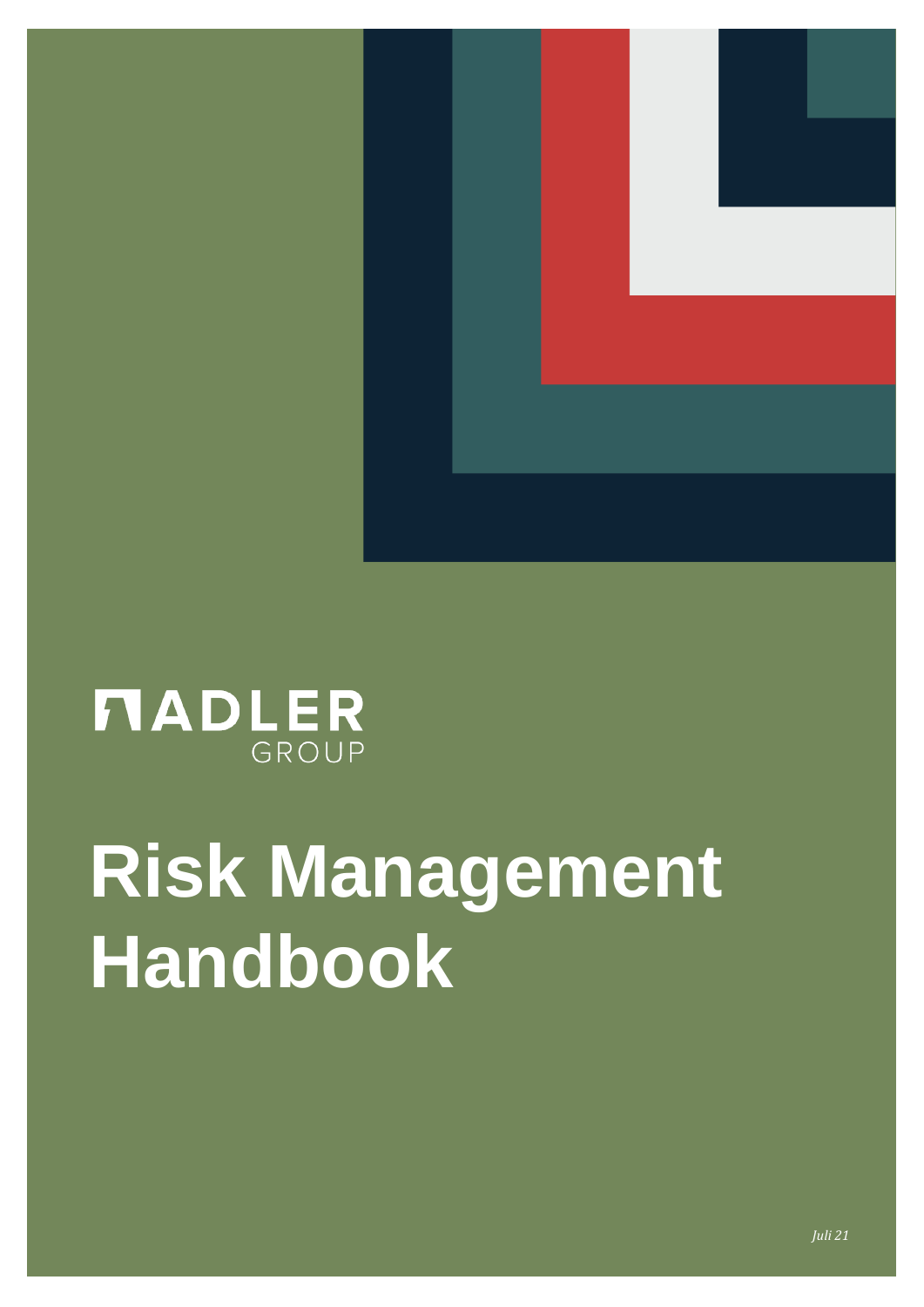

# **Content**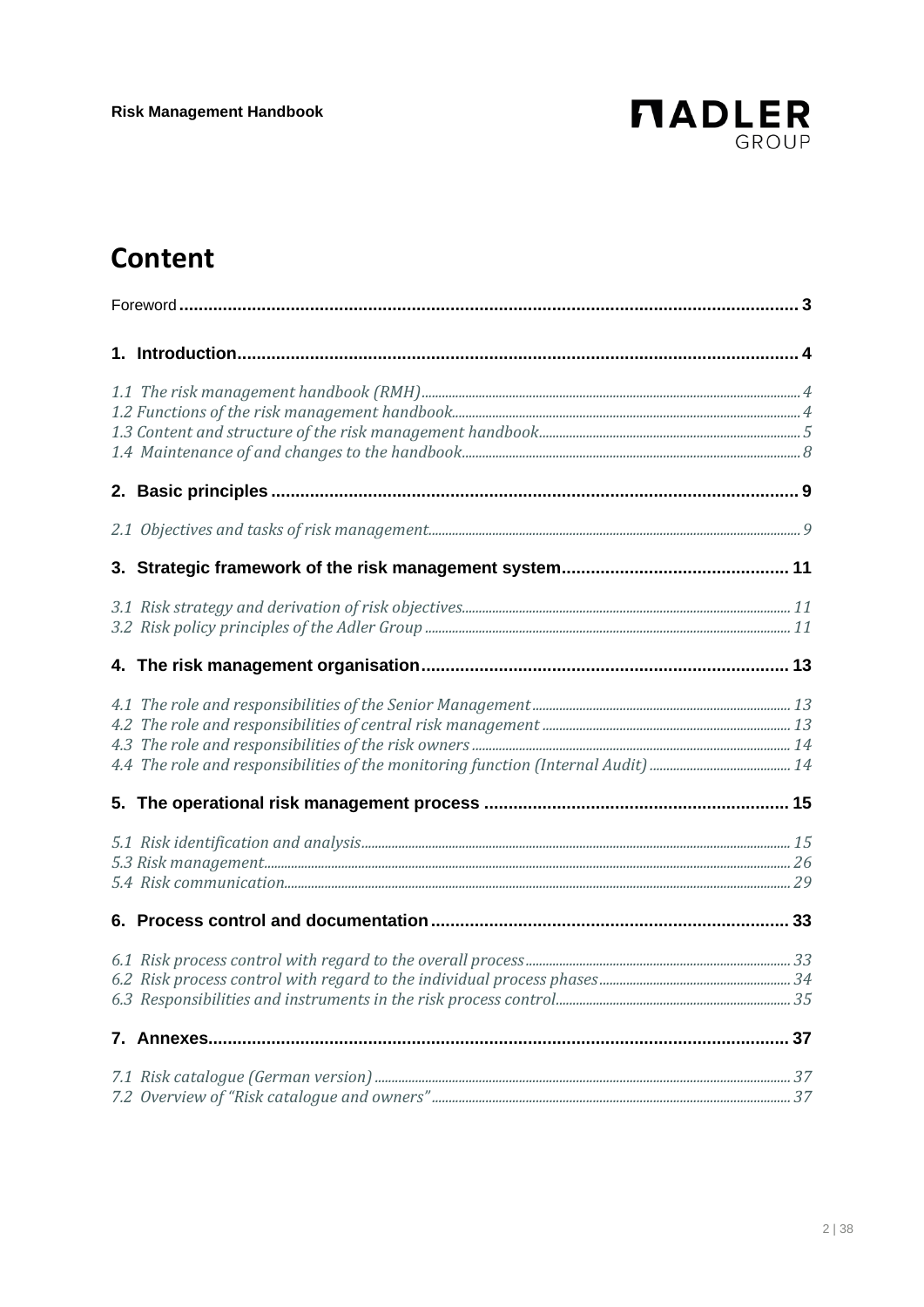

# <span id="page-2-0"></span>**Foreword**

Dear colleagues,

As Senior Management we are responsible for a good corporate governance system comprising the four main components:

- (1) A risk management system (RMS);
- (2) A compliance management system (CMS);
- (3) An internal control system (ICS); and
- (4) Internal Audit (IR).

The Senior Management must devise suitable measures, especially the establishment of a monitoring system, to identify any threats to the continued existence of the company as early as possible. We have succeeded in doing so in the past.

The risk management system has been tailored to the size and requirements of the ADLER Group. This policy and the group-wide risk catalogue set out to provide you with a guide that will enable you to develop a higher level of risk awareness and create a risk culture that is practised in real life so that we can identify, describe and assess risks. If the results of the assessment are outside the target range, countermeasures must be taken that enable the risks in question to be prevented or managed in the future. A distinction must be drawn here between risks that absolutely must be avoided in order to protect the company from harm and business risks that can be taken intentionally to a certain extent with a high level of responsibility in order to utilise the opportunities that they may also represent for the company.

The most important aspect, however, is for you to understand how to respond properly as the risk owner in your area if you detect threats from previously known risks or identify new risks.

Berlin, March 2021

Maximilian Rienecker Thierry Beaudemoulin

Jürgen Kutz Sven-Christian Frank Theodorus Gorens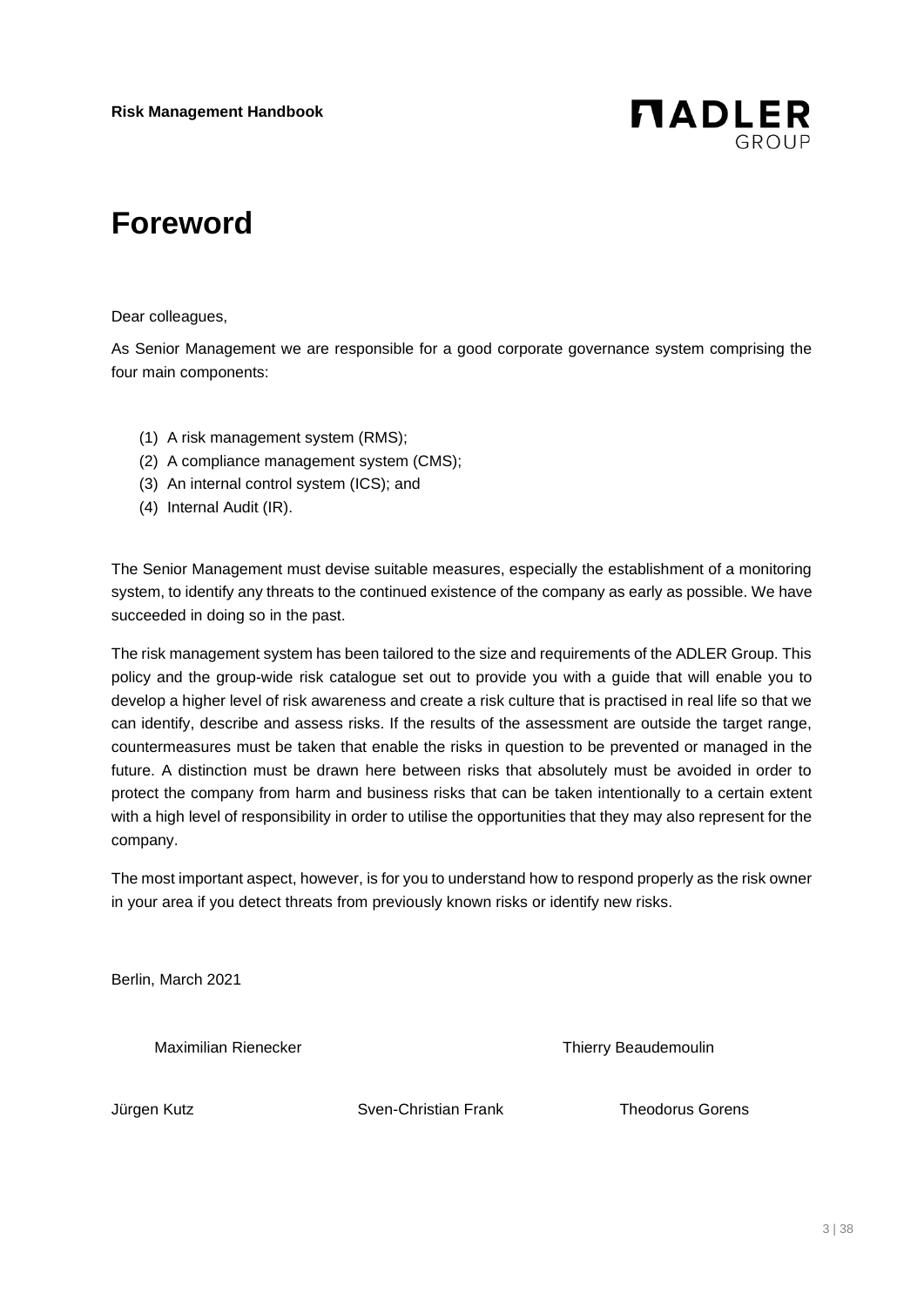

# **1.Introduction**

## *1.1 The risk management handbook (RMH)*

In order to ensure that the risk management system (RMS) functions sustainably and independently of any individual and in order to verify that the obligations duties of the Senior Management, e.g. in accordance with Section 91(2) of the Aktiengesetz (AktG – German Stock Corporation Act) are fulfilled, it is necessary to maintain appropriate documentation of the measures, including the monitoring system. The following risk management handbook serves this purpose. It contains measures for establishing the system as well as the organisational regulations, such as:

- Statements on the importance of identifying risks to the Adler Group at an early stage
- Definition of risk fields that can lead to adverse impacts or developments that endanger the Group's continued existence
- Principles of risk identification and analysis as well as risk communication, especially the reaction to changes over time (risk management)
- Definition of responsibilities and tasks for identifying, analysing and communicating risks
- Regulations on reporting known and unmanaged risks to the Management Board and the relevant supervisory bodies as well as regulations on risk tracking
- Overview of the process-dependent and process-independent risk monitoring

The regulations of the RMH apply to all companies of the Adler Group from the time they are adopted by the Management Board. The risk management handbook was adopted by the Management Board in March 2021 and is effective for reporting as of December 31, 2020.

### *1.2 Functions of the risk management handbook*

The general conditions, processes and structures of the risk management system of the Adler Group are regulated and documented in the risk management handbook. It is continually revised and amended by the central risk management and, if necessary (e.g. in the case of material or editorial changes) readopted by the Board of Directors.

In the RMH, the Senior Management formulates key statements on the **strategic** framework of the risk management and requirements for the **operational** risk management process. These statements and requirements are relevant for the implementation by the risk owners and the central risk management. As a guideline, the RMS thus performs a **steering function** for the Senior Management and its Management Team. Furthermore, the RMH serves as proof for the Senior Management that the statutory requirements for the establishment of an RMS have been fulfilled.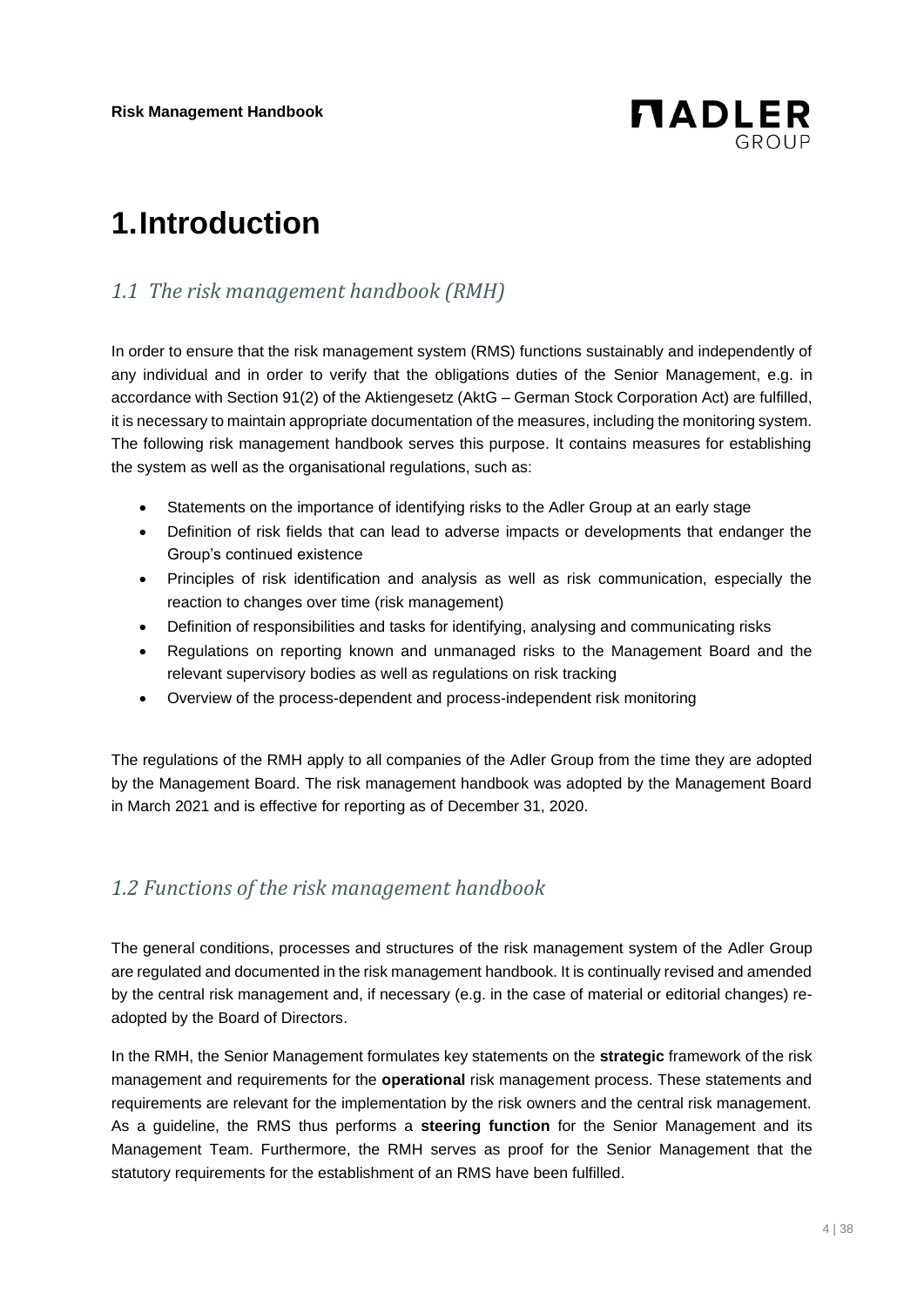

For the operational risk management organisation, the RMH has an **information function**, communicating the risk objectives, the desired risk behaviour, formal specifications such as tasks, areas of responsibility and risk reporting requirements, etc. In addition to performing this information function, the RMH as a guideline documents the obligation to implement the risk management on a continuous basis and thus forms an integral part of the group-wide corporate governance.

Furthermore, the RMH essentially **functions as a guideline** for the process-dependent and processindependent monitoring of the RMS by internal and external monitoring bodies (Audit Committee or Supervisory Board – if applicable-, Internal Audit and statutory auditors).



## *1.3 Content and structure of the risk management handbook*

In addition to the general concepts, the RMH is divided into five important core area:

- the strategic framework of the risk management system (RMS);
- the risk management system (RMS);
- the operational risk management process (RMP);
- the process controls and
- the continuing documentation

The RMH is supplemented by an appendix containing the supplementary documents and additional information for individual core areas.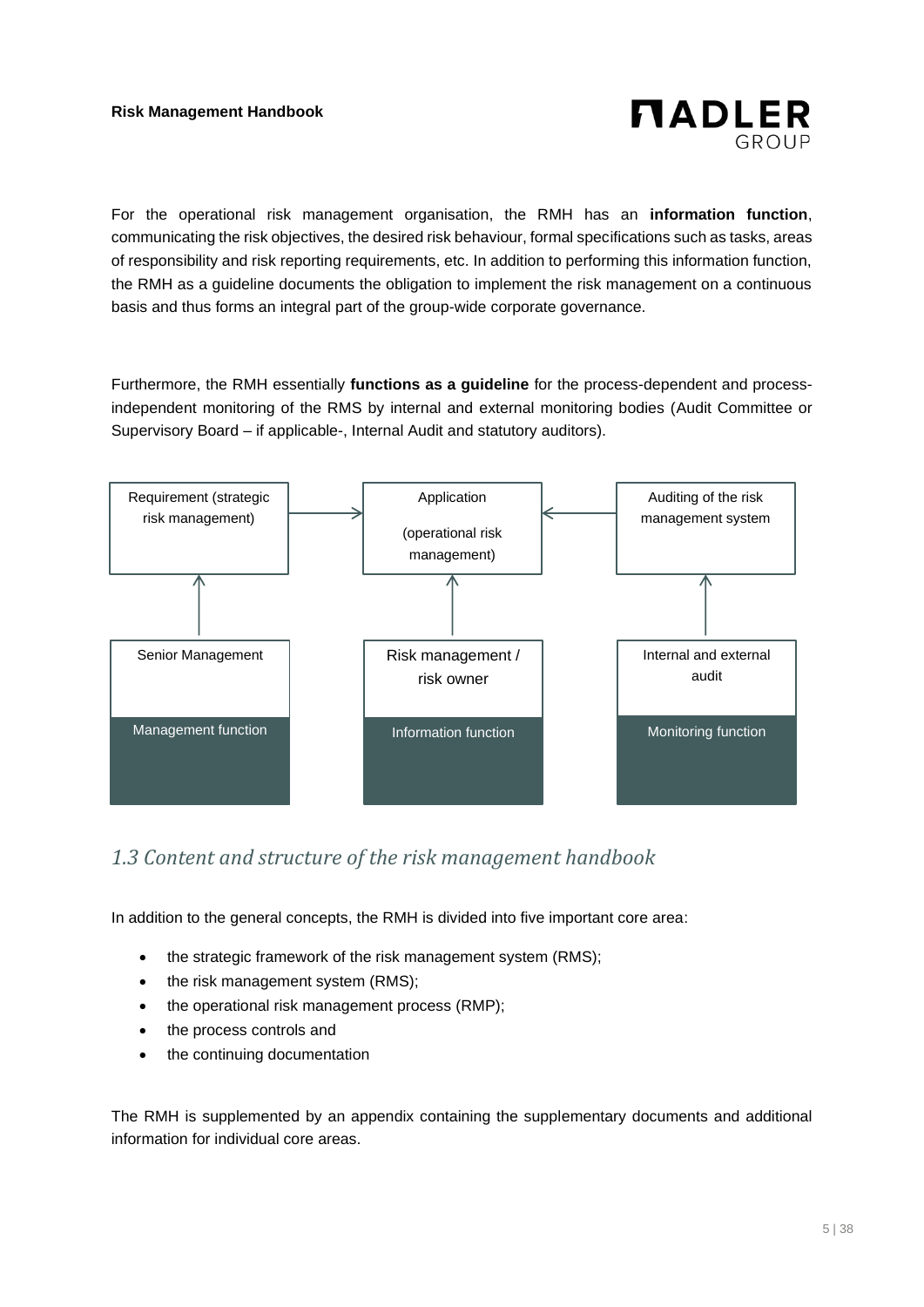

#### *1.3.1 The strategic framework of the risk management system*

The risk strategy constitutes both a part of the corporate strategy of institutional investors and the fundamental basis for their risk management processes. The risk strategy formulated by the Senior Management within the framework of the strategic risk management naturally forms the starting point for the risk management process that has to be specifically designed. The risk strategy defines the fundamental approach of the company to risks on the one hand and, on the other, develops the broad concept of "risk" in detail in view of specific situations. Furthermore, the policies for the operational risk management are defined within the context of the risk strategy, which include the specification of the maximum loss thresholds (limits), which necessitate the compulsory initiation of risk management measures if they are breached, or tolerance limits, where a risk can be accepted if these are not breached.

#### *1.3.2 The risk management organisation (RMO)*

Identifying, analysing, managing and monitoring risks are tasks of the entire Group organisation. The Senior Management as well as the risk officers of the individual functions and subsidiaries have to ensure the fulfilment of these tasks in accordance with this guideline based on their fields of duties and areas of responsibility. Central risk management (cRM) undertakes the co-ordination of the operational risk management process here.

#### *1.3.3 The operational risk management process (RMP)*

#### **Risk identification**

The risk identification involves the complete recording of all (material) risks of the corporate activities, including their interdependencies. Both current and forecast data is used here to perform the **early warning function** of the risk management. The risk identification provides a basis of information for the process phases below.

#### **Risk assessment**

The risk analysis is carried out by means of targeted measurement and evaluations of the risks that have been identified. It is made on the basis of a scoring model, with the help of which impacts on assets, income and expenses, liquidity and image of the Adler Group can be directly measured. In addition, it can be used to assess the relevance of the risks that have been measured in order to screen out significant risks.

The focus here is placed on compliance with **risk limits and thresholds**. A risk management system is thus created that ensures compliance with the maximum permissible risk positions defined by the Senior Management.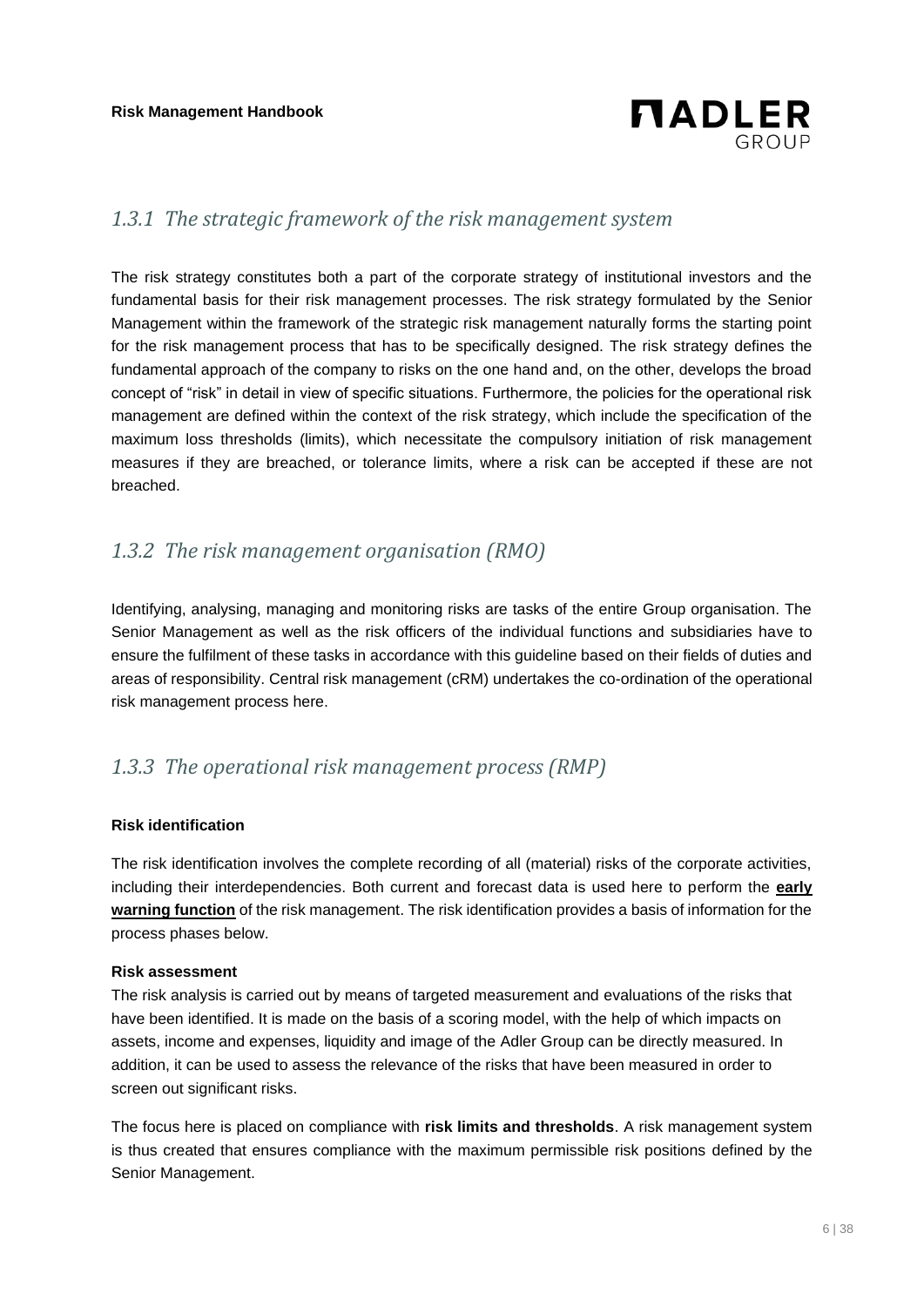

#### **Risk management**

The goal of the risk management is to control all material potential for damage and loss by employing targeted countermeasures. The intention behind this is to guarantee that a desired risk exposure is complied with and a maximum defined risk level (risk limit) is not exceeded. Measures for managing risks are therefore instituted for risks that have been assessed as significant by the risk assessment. In general, the strategic alternatives

- prevention,
- mitigation,
- rollover and
- acceptance

are available for managing risks.

#### **Risk monitoring**

Risk monitoring is used to review whether the measures taken as part of the risk management have had the desired effect and whether the risk exposures under observation comply with the defined target values after management measures have been implemented. The risk control thus essentially represents a target-performance comparison. If the risk control measures have not produced the desired result, the causes of this have to be analysed and adjustment measures have to be initiated in addition in this phase. It must be ensured here that the desired target exposure is achieved as promptly as possible.

#### **Communication**

Together with its risk reporting, the risk communication represents an important source of information and form of documentation at the Group, regional and portfolio levels. The most important objective of the risk reporting is to ensure that the decision-makers are provided with information on risk-related developments that is complete, correct and early from the perspective of materiality, so that they are enabled to promptly initiate effect, risk mitigation measures. The risk communication draws a distinction between standard reports, reports on demand, ad hoc reports and external reports.

#### *1.3.4 Process control and documentation*

The operational risk management process specified above, consisting of the risk identification, analysis, management and monitoring, requires monitoring that is independent of the process (process control), which has to be conducted simultaneously alongside the process. It is used to assess the effectiveness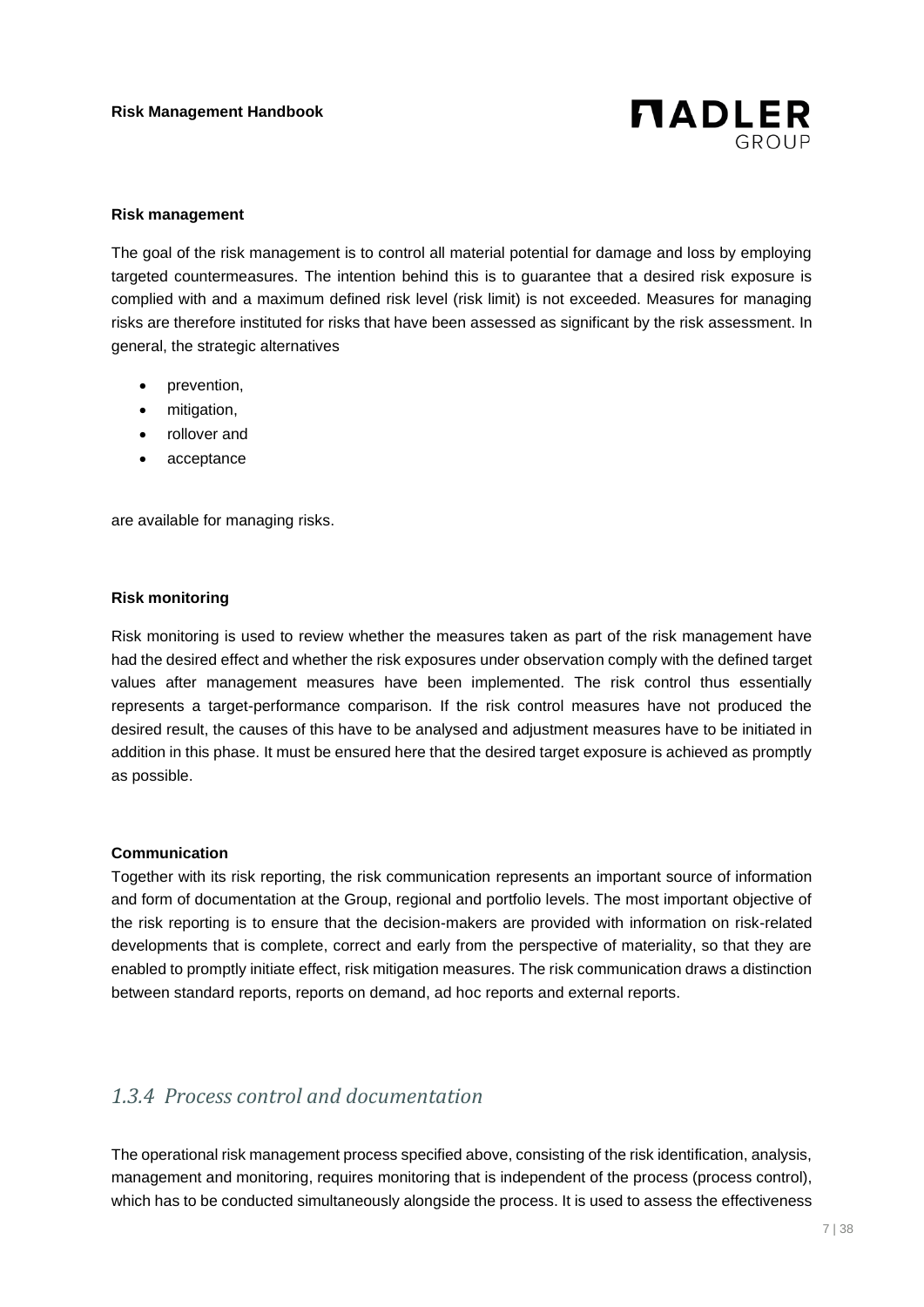

and the efficiency of the risk management process per se in order to identify ideas for potential improvements to the process and to implement adjustments.

The documentation also has to be established on an ongoing basis accompanying the process and includes both the individual process phases and the risk management process per se. For the process phases, it is the decisions and resulting outcomes that have to be recorded in writing, while for the overall process it is its structure and the design of its content. This recording ensures both that the risk management measures are complied with and that a reliable basis is created for internal investigations (e.g. by Internal Audit) and external investigations (e.g. as part of audits of annual financial statements or audits conducted by the authorities).

### *1.4 Maintenance of and changes to the handbook*

The risk management system (RMS) of the Adler Group is subject to a continual improvement process. Any change to the RMS requires a corresponding amendment in the chapter of the handbook that is affected. The amendment is documented in the change log provided for this purpose. Changes of this kind also have to be documented Changes to the handbook are made by central risk management. If material changes are made, the handbook has to be re-adopted by the Board of Directors of the Adler Group.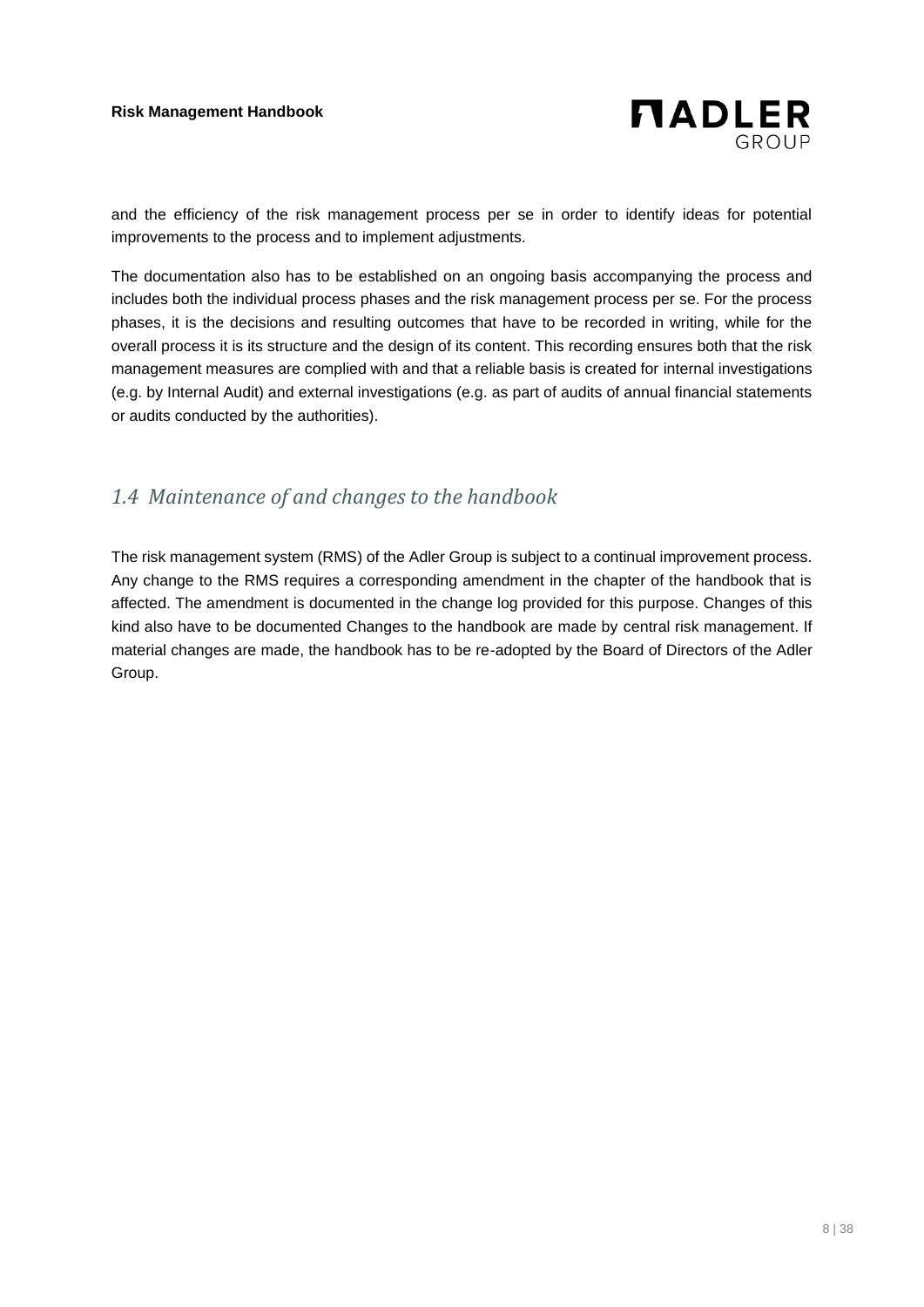

# **2.Basic principles**

#### *2.1 Objectives and tasks of risk management*

Risk management encompasses all organisational provisions and activities aimed at the systematic and regular group-wide implementation of the risk management process. It also includes support for this process in the form of appropriate instruments and methods with the aim of safeguarding the long-term existence of the company, developing scope for action, achieving the planned corporate objectives and, in particular, reducing risk and capital costs. The implementation of the RM is thus the task of the company management. It encompasses planning, implementation, decisions on avoiding or intentionally entering into risks and monitoring of suitable risk mitigation measures.

#### **Objectives**

- Safeguarding the company's long-term existence (e.g. Section 91(2) AktG)
- Mapping scenarios and future development and their implications for the corporate and risk objectives
- Monitoring the corporate strategy from a risk perspective and steering it by means of appropriate / necessary measures
- Optimising and monitoring the risk-reward ratio
- Preventing the suspicion of organisational negligence
- Facilitating the management reporting (and CSR reporting) and its auditing by the statutory auditor

#### **Tasks**

- (Continued) development of the risk culture
- Derivation of a risk strategy and elaboration using risk objectives
- (Further) development of risk policy principles
- Definition of the risk management organisation (organisational structure) and the risk management process (operational structure)
- Measures to manage risk and monitoring of these measures
- Process control and documentation (including risk management handbook, risk map, controlling of measures, etc.)
- Control of material risks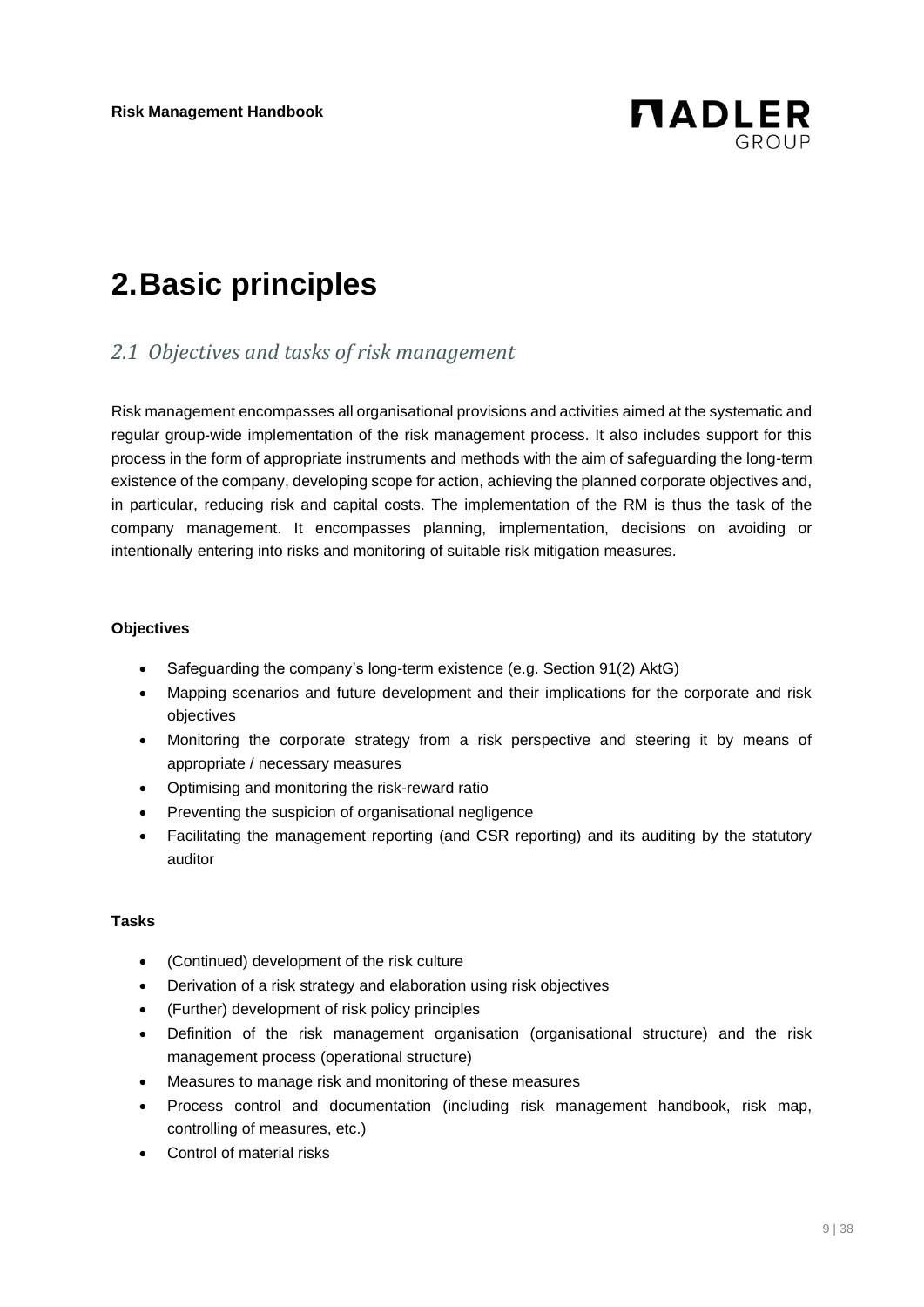

#### *2.2 Legal basis*

In addition to the possibilities presented from a business perspective, it is necessary to take the legal requirements (MUST) and the recommendations (SHALL) into consideration in order to design a practice-based risk management system. the board of directors of a Luxembourg S.A. committed to acting in the best interests of company, which includes avoiding non-compliance and foreseeable risks. The audit committee monitors, among other things, the effectiveness of the company's internal quality control and risk management systems. The board of directors reviews and assesses the main risks quarterly, as well as the associated processes implemented for their controls and the resulting measures.

The key legal requirements relating to risk management that are relevant for the Adler Group are therefore presented below. They include in particular legal requirements of the AktG/MAR/BörsenG/WpHG, while the German Corporate Governance Code, the Initiative Corporate Governance of the Deutsche Immobilienwirtschaft e.V. (German real estate industry) and of the Deutsches Rechnungslegungsstandards Committee (DRSC – German Accounting Standards Committee) are also taken into consideration. With its PS980 series of auditing standards, the Institut der Wirtschaftsprüfer in Deutschland e.V. (IDW – Institute of Public Auditors in Germany) has additionally created the possibility for auditing the form and design of risk management and compliance management systems in terms of their appropriateness and effectiveness.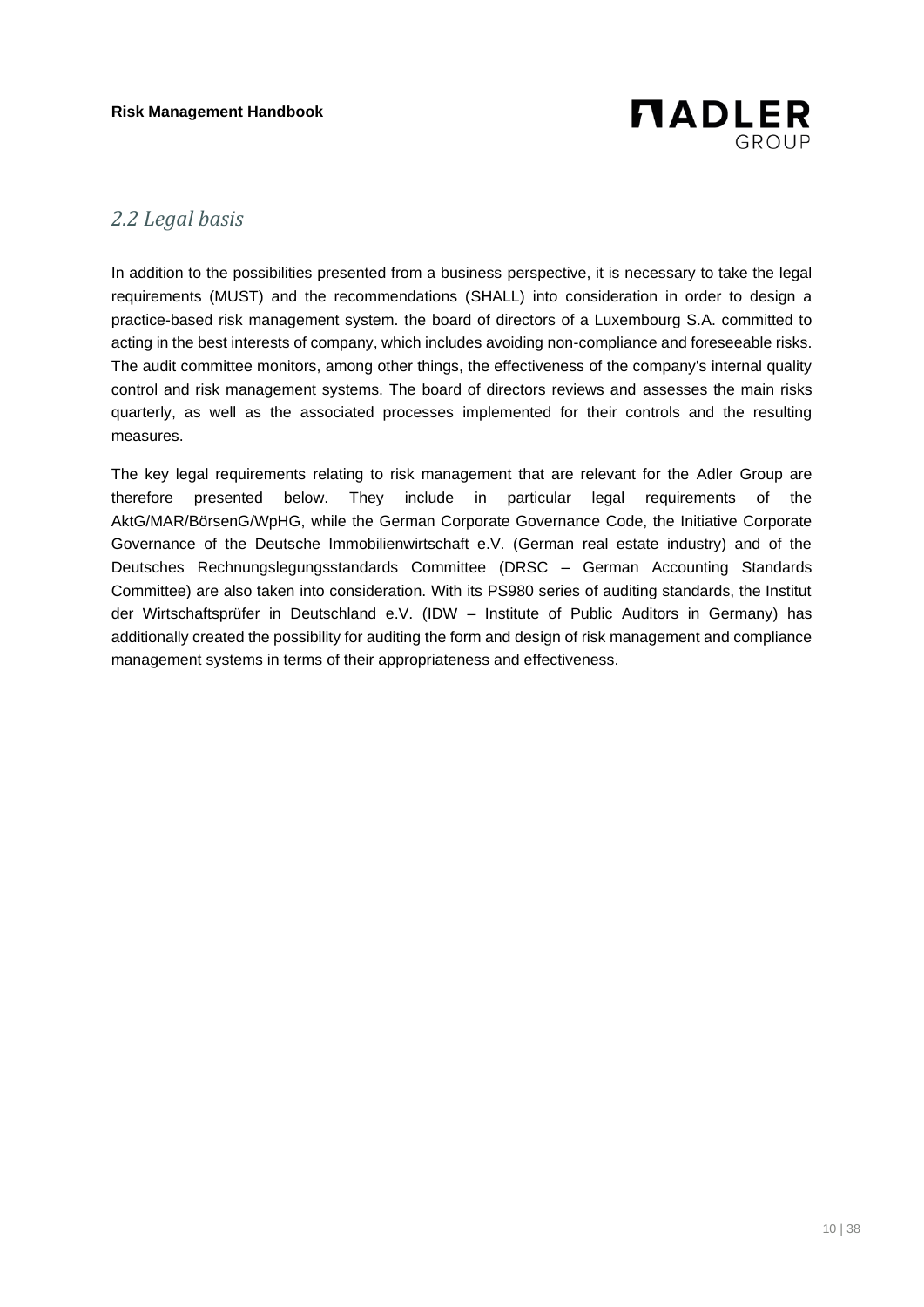

# **3.Strategic framework of the risk management system**

## *3.1 Risk strategy and derivation of risk objectives*

The risk strategy is derived by the Adler Group's Senior Management from the corporate strategy and lays down the general risk objectives and measures for achieving them. The implementation of the corporate strategy is thus supported by the risk strategy. The risk strategy is described in greater detail by the risk objectives in order to realise an appropriate risk-reward ratio and to ensure the risk-bearing capacity.

The risk strategy is embodied in the principles of the risk policy and secured by the specification of the operational risk management process.

## *3.2 Risk policy principles of the Adler Group*

High-risk business transactions are analysed and managed by means of these principles of the risk policy. Furthermore, the principles determine the company's risk landscape and strategy.

The risk policy principles of the Adler Group regulate the general conditions for fulfilling the requirements for proper, forward-looking risk management that is standardised throughout the group and for its full integration in the corporate strategy. It applies to all group units and joint ventures that are under the economic control of the Adler Group.

The organisational anchoring of the risk management in the operationally and strategically oriented controlling enables an active and end-to-end design of the risk management system that is integrated with the planning and reporting processes.

- Our risk strategy is focused on safeguarding the existence of the company and additionally on increasing the enterprise value over the long term.
- The success of a company depends on identifying opportunities and recognising and assessing the risks related to them.
- The aim is to make optimum use of opportunities while being fully aware of, bearing the responsibility for and proactively managing the business risks if an appropriate increase in value can be generated overall.
- Risks that put the company's existence at risk must be avoided. Efficient, forward-thinking risk management thus serves the interests of the investors and other stakeholder groups.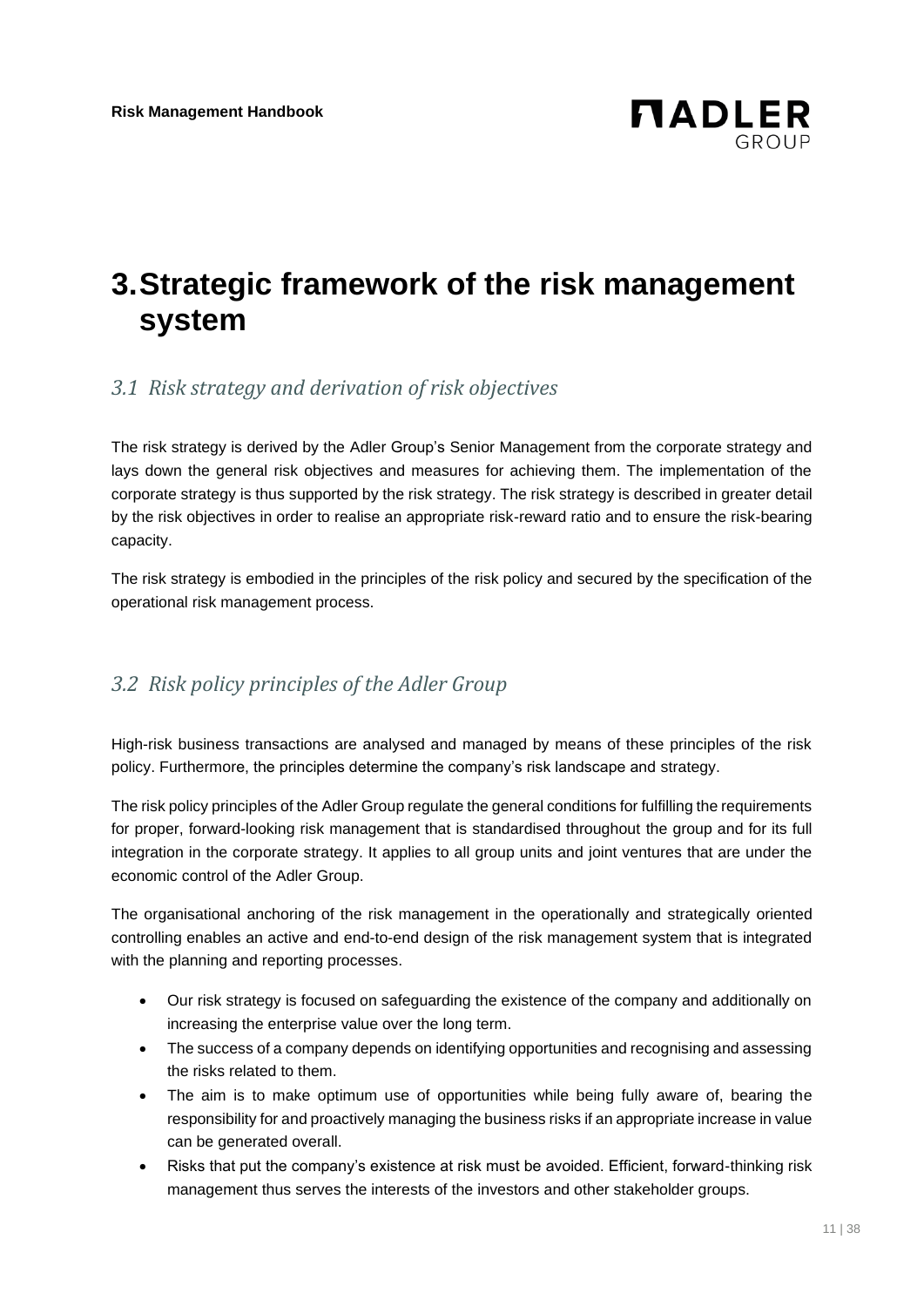

- The goal of the Adler Group's risk management is to increase the awareness of risk at all levels of the company and to establish a values-based risk culture.
- Risks and opportunities are processed transparently in the group and incorporated systematically in business decisions.
- The risk appetite is defined by the Senior Management and integrated in the ongoing risk management system.
- Risks endangering the company's existence must be reported immediately to the Senior Management. Risks that reach defined critical thresholds are subject to the requirement to be reported immediately to the relevant hierarchical risk responsibility level. Immediate preventive measures have to be initiated here.
- The scope and probability of occurrence of existing risks have to be reduced to a sensible level by control measures and instruments. Employees and colleagues have to be informed by the risk owners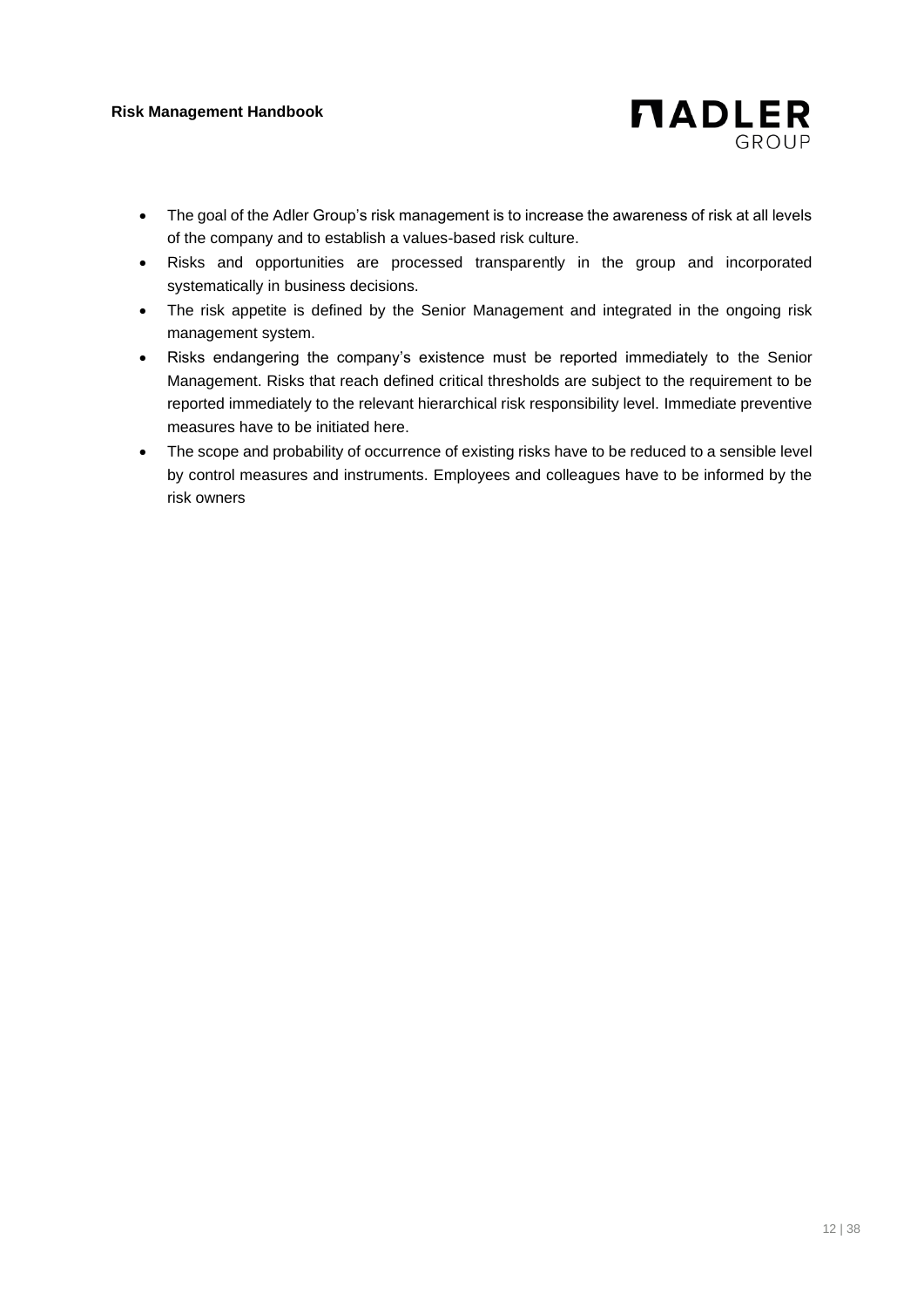

# **4.The risk management organisation**

The risk management organisation is based on the organisational structure and functions and responsibilities at the Adler Group respectively. It is essentially composed of the Senior Management, central risk management (department of Compliance & Risk Management), the risk owners and a monitoring function (Internal Audit (external)).

#### *4.1 The role and responsibilities of the Senior Management*

The Senior Management has the overall responsibility for the adequate establishment, implementation, functioning and further development of the risk management system. It has the responsibility for the strategic risk management and formulates the principles of the risk policy on the basis of the risk strategy. It is additionally responsible for creating a suitable risk management organisation. The preparation and implementation of this group policy in the form of a risk management handbook provides central risk management and the relevant risk owners with the necessary information and instructions concerning their roles and responsibilities. The Senior Management informs the Board of Directors Board of the risk situation and the development of risk at the Adler Group on a regular basis.

#### *4.2 The role and responsibilities of central risk management*

Central risk management (cRM) (here: part of Compliance & Risk Management) is assigned to the Senior Management as a staff office. The cRM provides support in the continual identification, analysis and prevention of (future) developments that endanger the company and its continued existence. The Compliance & Risk Management division is supported in the strategic performance of its activities by external experts. cRM's task essentially consists in co-ordinating the operational risk management process and acting as a link between the various risk owners and the Senior Management. All information and data relevant for risk management, especially in view of breaches of limit values / risk limits (score values) are analysed and compiled here and countermeasures are subsequently recommended and elaborated with the risk owners. cRM thus serves the risk-based review (and design) of all group-wide business fields as well as the further development of an efficient and effective risk management process, which also involves verifying the proper implementation of the risk management processes.

cRM enjoys a full overview of all risks listed and systematically classified in the risk catalogue, which is continually added to and expanded. cRM delivers the aggregated information to the Senior Management and the relevant risk owner (see risk communication). It is the central point of contact both for the Senior Management and for all risk owners of the Adler Group. In addition to collecting and processing the riskrelated information, the independent central risk management is authorised to issue instructions with a view to ensuring an efficient and effective risk management process as well as to implementing and coordinating steering measures that have been ordered by the Senior Management.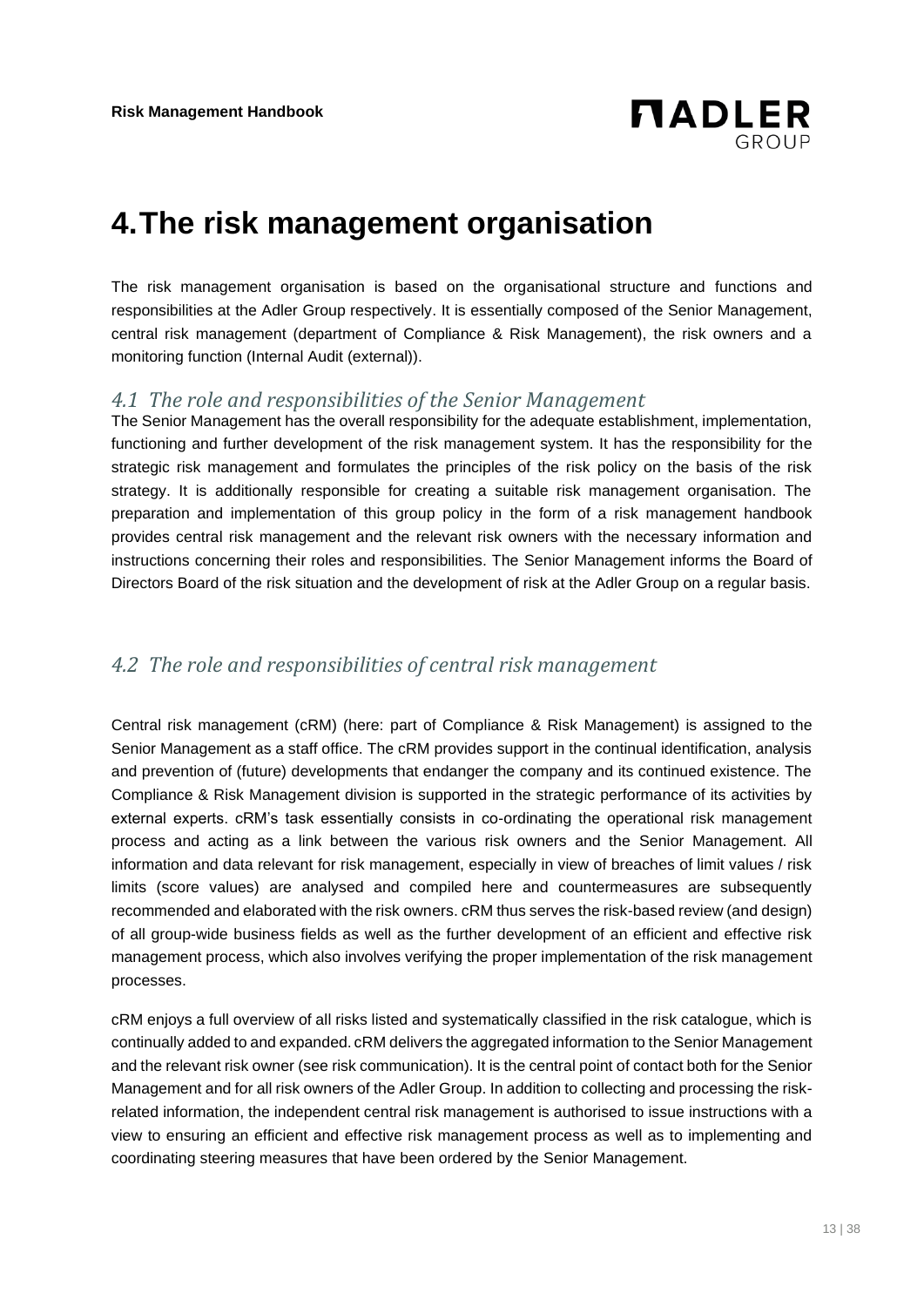

#### *4.3 The role and responsibilities of the risk owners*

The risk owners are responsible function holders or units that have the competence and responsibility to manage a specific risk.

They are responsible for continually identifying, analysing, reporting on, managing, documenting and monitoring the risks that are assigned to them. Furthermore, the risk owners are responsible for derived risk measures (establishment, implementation and regular controls of stipulated actions) within their defined risk area. This primarily involves the development and monitoring of assigned risks. The Compliance & Risk Management division, the risk managers and service providers engaged to provide support function as the central contacts of the risk owners.

They are responsible here for the implementation of the risk management as an integral component of the operational processes. Their tasks include in particular:

- Defining detailed areas of investigation in which risks might be triggered by events that might potentially occur;
- Carrying out the risk identification (residual risk in due consideration of the measures effective in managing it) and analysing the identified risks while taking risk relationships into account;
- Monitoring how risks that have been identified develop (monitoring) and whether new risks are emerging in the course of risk dependencies-based cause and effect (scanning);
- Developing and implementing concrete measures and revising existing measures for managing risk in consultation with the relevant process owner;
- Communicating relevant risks and their management in accordance with the defined internal reporting.

### *4.4 The role and responsibilities of the monitoring function (Internal Audit)*

The risk management system requires regular and process-independent monitoring (process control), which has to be conducted simultaneously alongside the process. It is used to assess the effectiveness and the efficiency of the risk management process per se in order to identify ideas for potential improvements to the process and to implement necessary adjustments. This monitoring is performed by Internal Audit.

An institutionalised internal audit unit has been set up in the group. A multi-year internal audit plan is drawn up for this, which is used to specify the audit areas to be covered by Internal Audit. Under the direction of the Management and with the support of the Risk Management team, an independent, external service provider conducts audits that are not related to specific events in accordance with the three-year audit plan. Internal Audit is directly involved in event-driven investigations. It reports to the Senior Management and the Board of Directors. The process-independent monitoring of the operating processes is guaranteed in particular by the closed control loop and the iteration of the individual phases of the operational risk management process, identification, analysis, management and monitoring.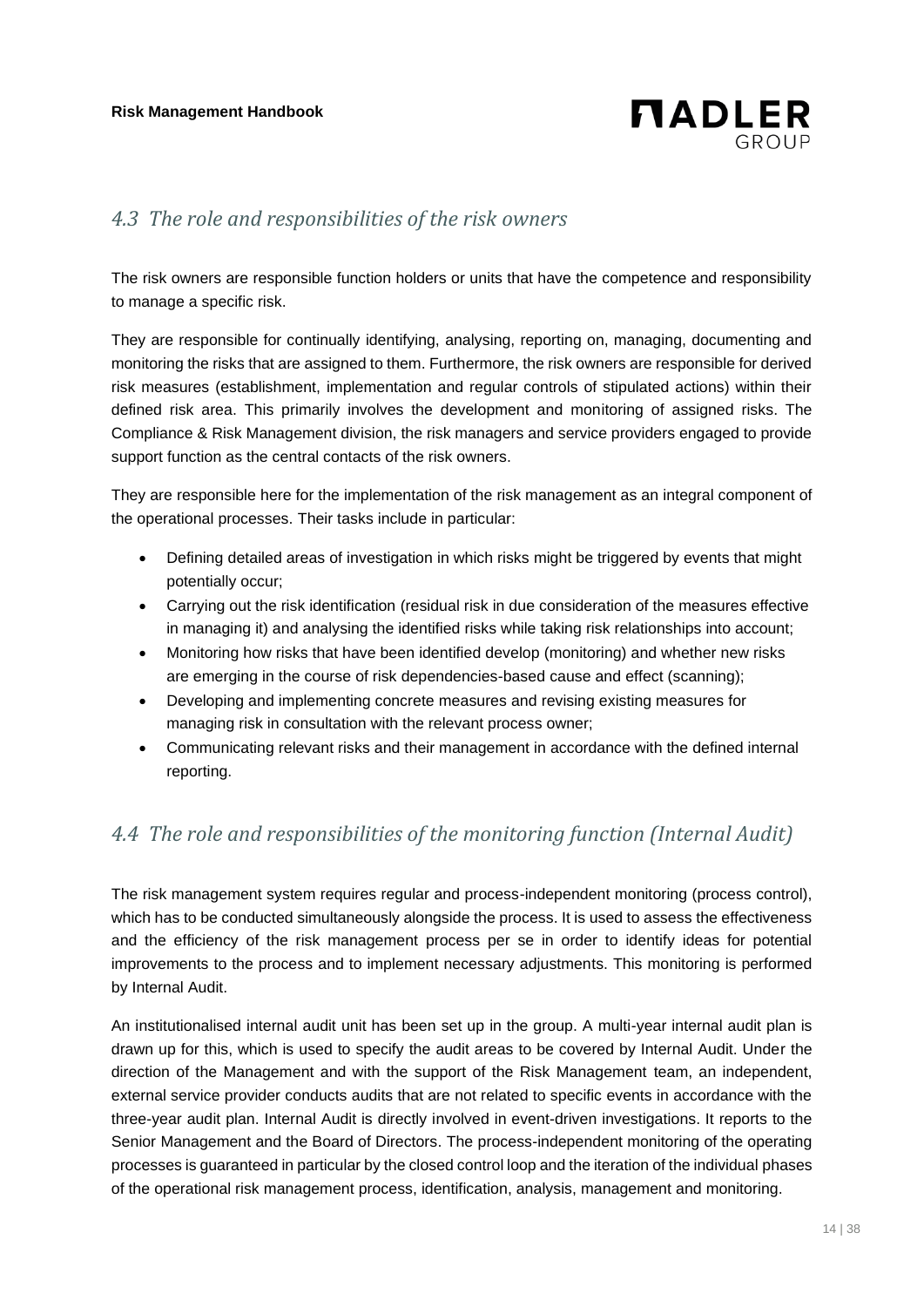

# **5.The operational risk management process**

#### *5.1 Risk identification and analysis*

Risk identification involves the continual and complete recording of all (material) risks of the company's activities, including their interrelationships. Both current and forecast data are used here to perform the **early warning function** of the risk management. Risk identification serves as the basis of information for the subsequent process phases.

All material risky transactions, sources of danger, causes of damage and potential disruptions affecting the company have to be recorded as completely and constantly as possible (see risk catalogue) and transferred to the "risk map". The risks that have been identified are catalogued systematically by category, area, responsibility, impact and correlation. The risks are currently assessed quarterly and supplemented when necessary by the identification of new risks by the risk owners or the contracting and integration of new risks resulting from business combinations or additional property purchases. Furthermore, the risks have to be reviewed and updated every year as a rule as part of a group-wide inventory, unless this is necessary during the year. Furthermore, the risk owners are also requested to specify new material risks and, where necessary, to update existing risks on an ad hoc basis and in the course of the surveys that are conducted quarterly and to provide information on risks that no longer exist.

#### *5.1.1 Risk profile and system*

The risk management system is subject to a consistent risk system for all risks. The defining system can be found in the risk pages of the risk catalogue and represent the guidelines for analysing the profile of the identified risks. The identified risks are thus classified in the course of the risk identification and risk analysis so that the risk assessment can be prepared. This serves to provide a clear overview on the one hand, while indications of the relevance of the risk in question as well as options for managing the risk can already be found here as a result.

The risks are classified systematically as follows:

- Risk category
- Risk area
- Risk ownership
- Risk impact
- Risk correlation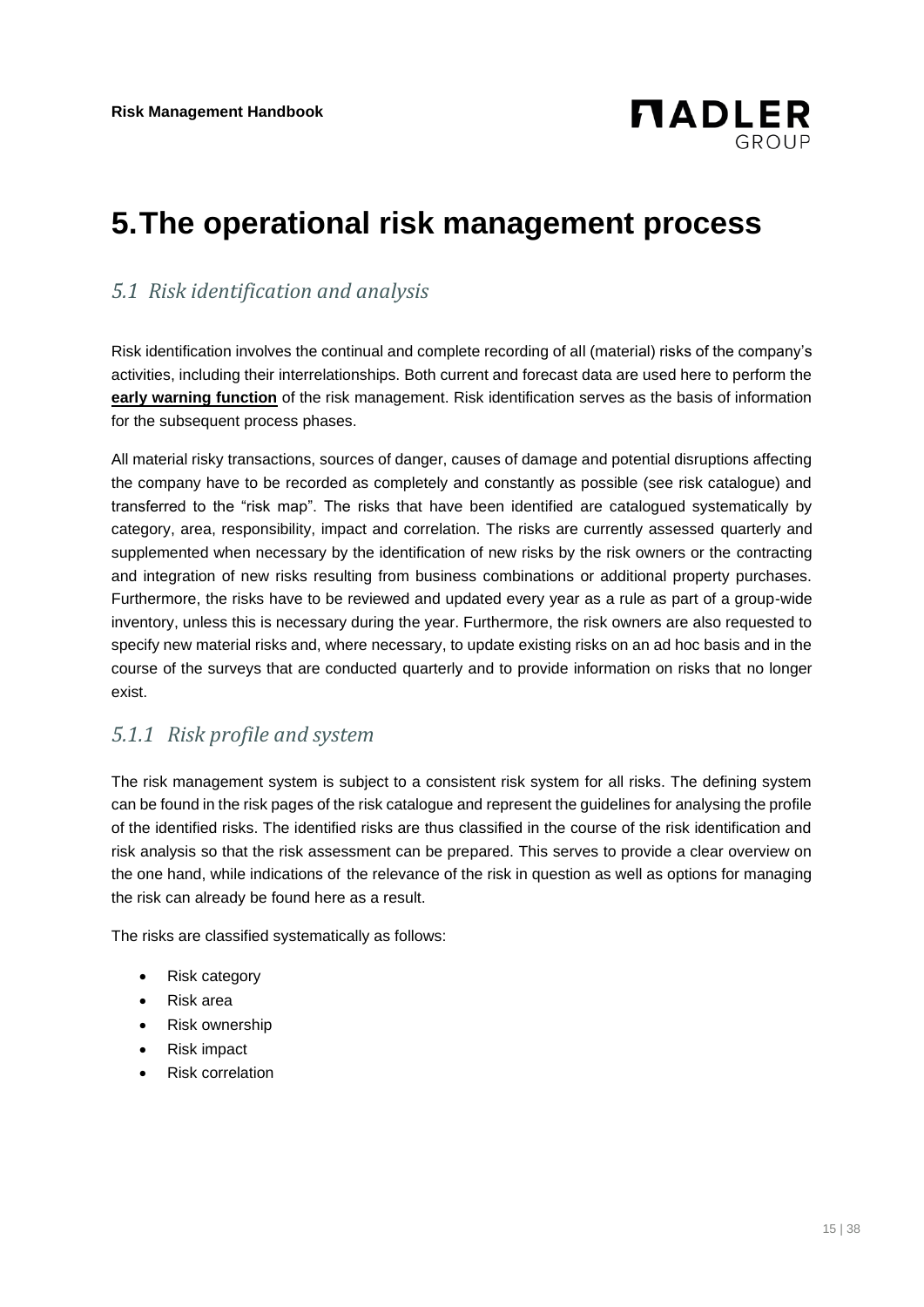

#### *5.1.1.1 Risk categories*

The risk management system draws a distinction between the three levels *risk categories*, *subcategories* and *individual risks*. A risk category within the meaning of this policy is a term for risk under which several risk sub-categories and individual risks are summarised (see risk catalogue). The risk categories each represent the highest risk aggregation level here.

The risk categories are:

- Macroeconomic and industry-specific conditions
- Strategic risks
- Financial risks
- Operating risks arising from property management
- Operating risks arising from project development
- Company-specific risks

All individual risks, sub-categories and categories are recorded and documented in the risk catalogue.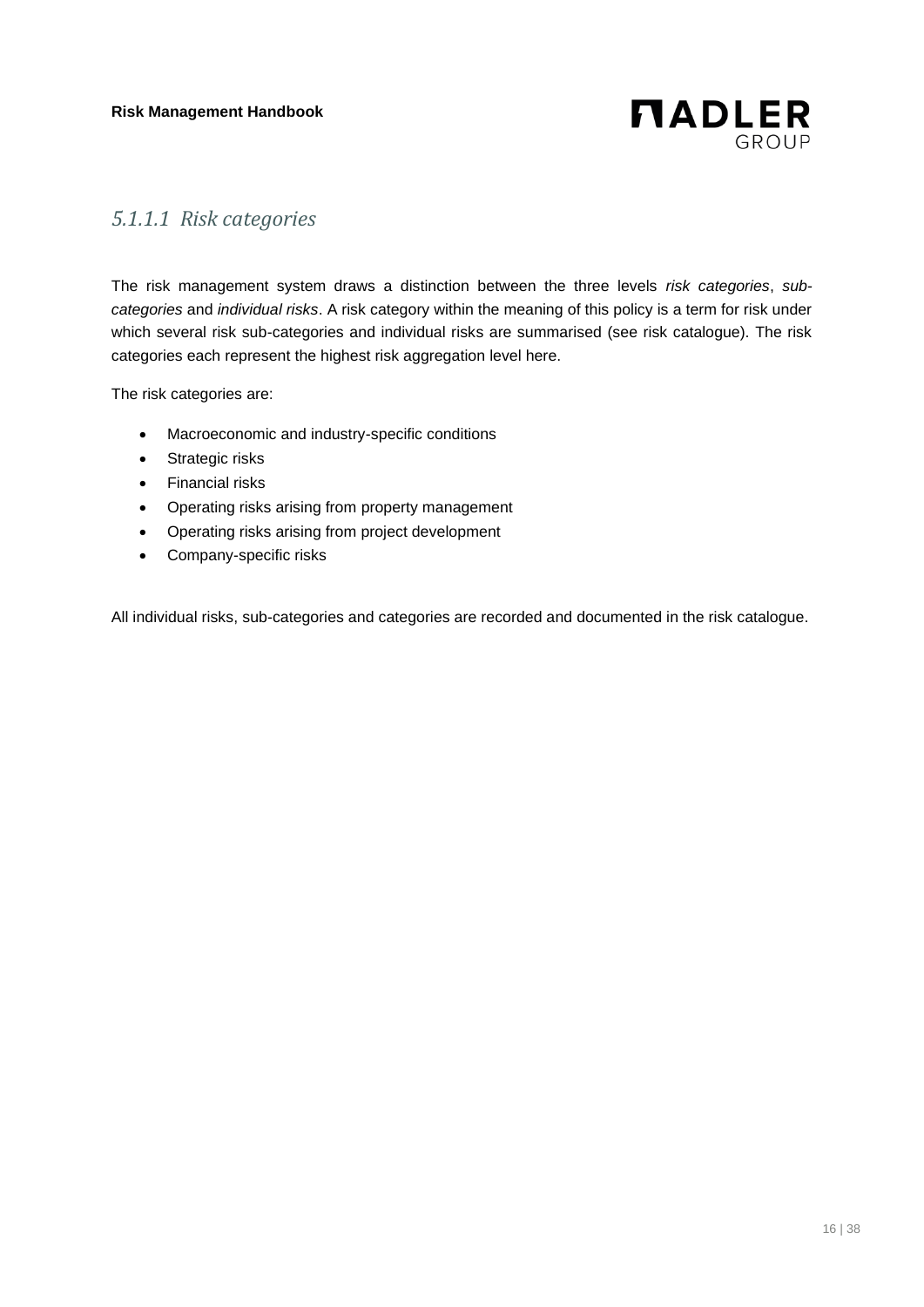

#### *5.1.1.2 Risk area*

The risk area reflects the field of action of the risks. A distinction is drawn between systematic risks at the group level, which affect all portfolios and companies alike, and non-systematic risks, which have an impact only on individual companies – or sub-portfolios, projects or regions. In each case, the risk bearer is the portfolio or the project respectively. The risk area is taken into consideration in particular in the assessment.

#### *5.1.1.3 Risk level*

All risks of the Adler Group are categorized in terms of their allocation to the "top-down" and "bottomup" impact directions. In the case of "top-down", the risks are also assessed at subgroup level by the risk officers of the Adler Group holding company; in the case of "bottom-up", the overall assessment for the Adler Group is carried out by aggregating the risks at company, (sub)portfolio, project and regional level.

#### *)*

### *5.1.1.4 Risk ownership*

The risk ownership regarding the risk in question falls to the responsible persons (risk owners) in accordance with the risk organisation.

#### *5.1.1.5 Risk impact*

The analysis of the risk impact does not include any estimate of the loss or probability of occurrence, but explores the fundamental impacts of the risk. The impact of a risk can have several forms here. The risk impact is divided into the following fields:

- Assets: This is understood to mean that the occurrence of the risk will result in a reduction in the assets. In addition to the fair value of the properties and projects held as investments or held for sale, assets here include in particular intangible assets (e.g. goodwill) and the gross development value of the project developments. (Impact on the balance sheet)
- Income and expenses: This is understood to mean that the occurrence of the risk will result in higher expenses and/or lower income. It does not matter here whether this impact affects the liquidity or not. (Impact on the income statement) Liquidity: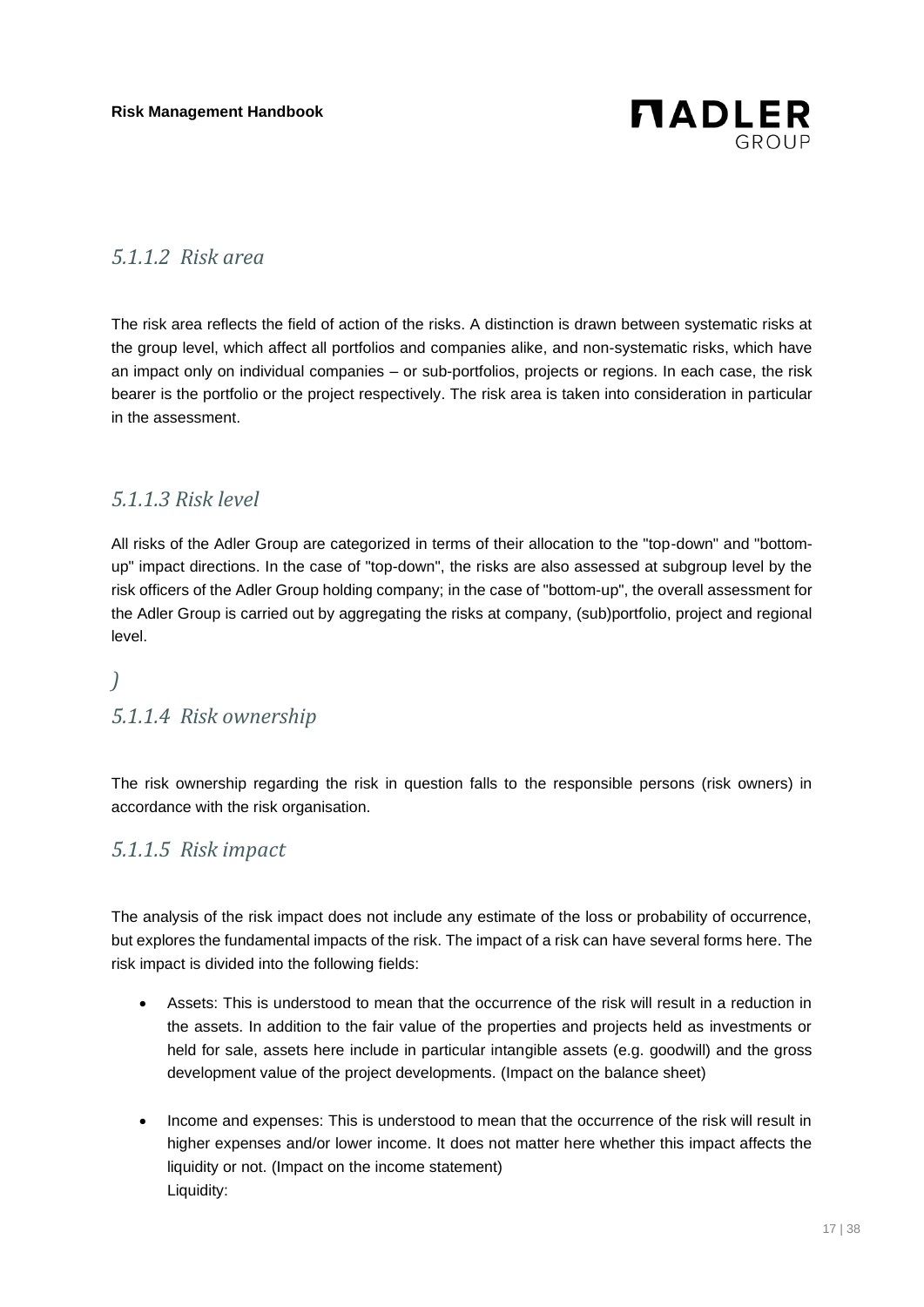

- Liquidity: This is understood to mean that the occurrence of the risk will have negative impacts on the liquidity situation. (Impact on the liquidity/cash flow) Image:
- Image: This is understood to mean that the occurrence of the risk will have an impact on the external perception and the image of Adler Group. This relates both to the capital market and financing partners, suppliers and buyers and also local authority decision-makers and last but not least the general public.

#### *5.1.1.6 Risk correlation*

Various risks can exert an influence on each other, meaning that one risk can play a part in reinforcing or mitigating another risk. That has a material influence on the risk assessment and the risk management. For example, initially little single risks can intensify each other to such an extent that the overall risk or a sub-category may increase.

Furthermore, new and improved options for risk management are produced from the awareness of the interrelationships, as risks can already be recognised and managed at an early stage (see early warning system) and, moreover, the causes and interaction of risks can also be clearly identified, rather than simply managing their symptoms.

The dependencies between the identified risk categories and individual risks are described and assigned in the risk catalogue.

The risk correlation of significant individual risks is already taken into account qualitatively as part of the plausibility and consistency checks of the individual risk assessments by zRM, and any resulting findings on the original assessments are discussed by the risk owners.

A technical and mathematical mapping of cause-and-effect relationships between risk categories and individual risks is implemented as part of the continuous improvement process and supported by an appropriate IT solution. In future, interdependencies between risks will be integrated into the scoring model using an addition and deduction procedure based on various parameters. The parameters used to determine the additions and deductions are essentially:

- Strength of the interdependency
- Dimensionality of the influencing risk
- Other factors that have an influence on the strength of the causal relationship

#### *5.1.2 Early warning system*

The Management of public limited companies are required to devise suitable measures, and especially to establish a monitoring system so that any developments threatening the continued existence of the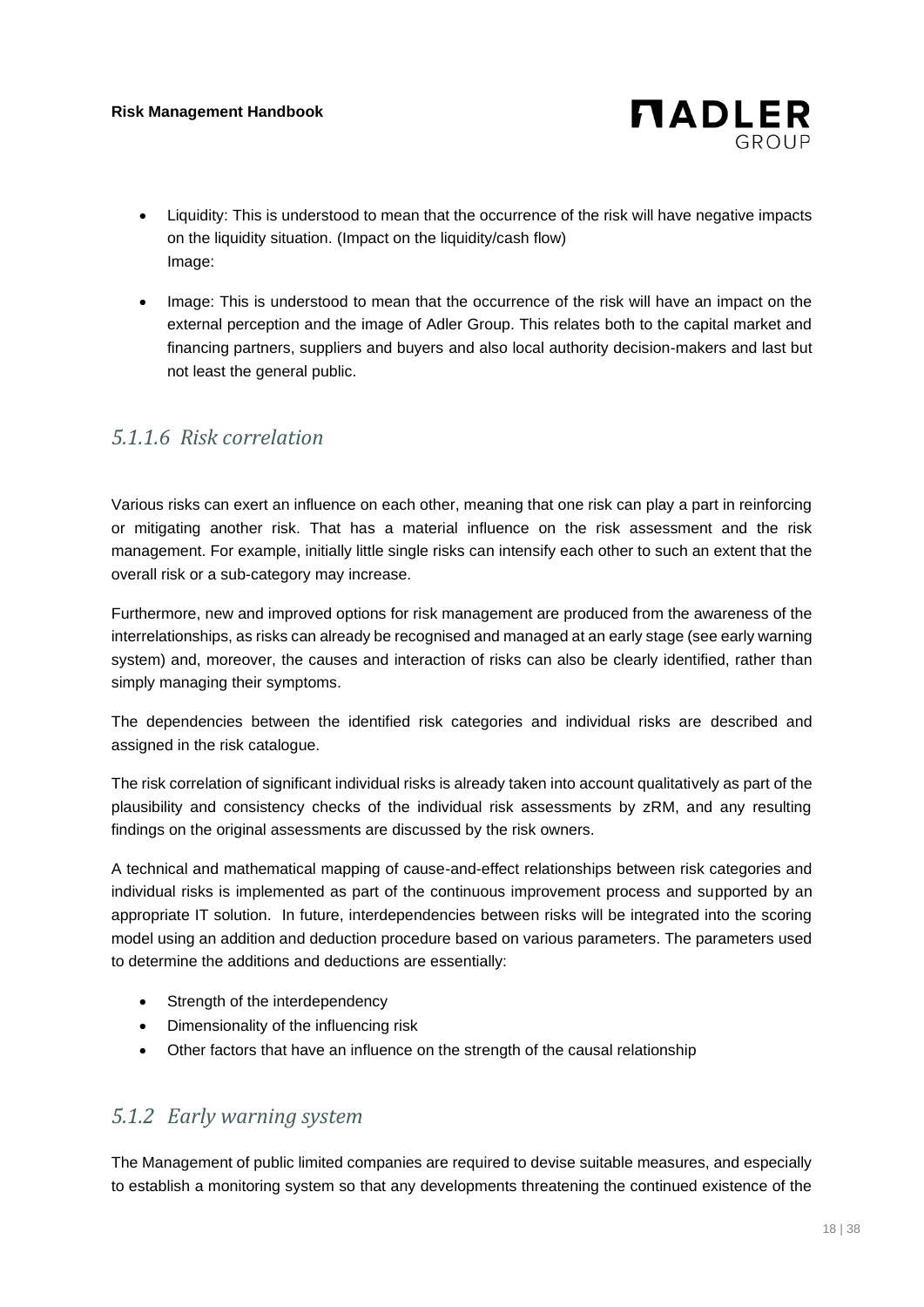

company can be identified as early as possible and preventive measures can be implemented in order to adequately counter potential risks.

An early warning system is set up as a further integral element of the risk identification within the risk management system. The aim of this system is to identify risks from weak signals in such good time that measures to avert the risks in advance are possible and effective. The effectiveness of the early warning system is heavily dependent here on the risk culture that is present and the risk policy that is practised in the group as well as on the individual employees' awareness of risk. The early warning system is not to be regarded as a separate institution but is rather to be understood in general terms as the procedural early identification of risks by each individual employee.

### *5.1.2.1 Level of the early warning system*

Where risks can be identified or foreseen, individual employees and also business and central divisions have to put forward proposals for how to handle these risks (possibly also by means other than the attached forms or the risk catalogue) and to present the measures that have already been initiated and an assessment of whether the measures that have been proposed or initiated will result in the risks and their consequences being eliminated or mitigated.

Together with the risk owners, the risk manager reviews the areas under observation and early warning indicators (see also risk correlation) on a regular basis to check whether they are up to date and complete.

#### *5.2 Risk assessment*

The objective of the risk analysis within the risk management process consists in identifying and analysing all risks at the group, sub or portfolio level that have been identified in the preceding phase to see how significant they are. The risk analysis ensures here that the risk limits, based on the risk exposures stipulated in the Adler Group risk strategy, are not breached by the risks that have been identified.

A distinction has to be drawn between the risk analysis as part of the strategic portfolio optimisation on the one hand and the risk analysis as part of the control of the risk-bearing capacity on the other. While the risk analysis relating to the strategic portfolio optimisation plays a key role primarily in future investment decisions, the control of the risk-bearing capacity is predominantly of importance in terms of the operating risks such as project development and leasing. The current risk management system may offer limited steering options about future investment decisions, but the focus is the assessment of the risks in terms of the risk-bearing capacity and early identification. To measure risk, the Adler Group uses a scoring model (cost benefit analysis) in the form of a qualitative assessment system including some quantitative data. All risks are classified into six loss classes in accordance with where they belong.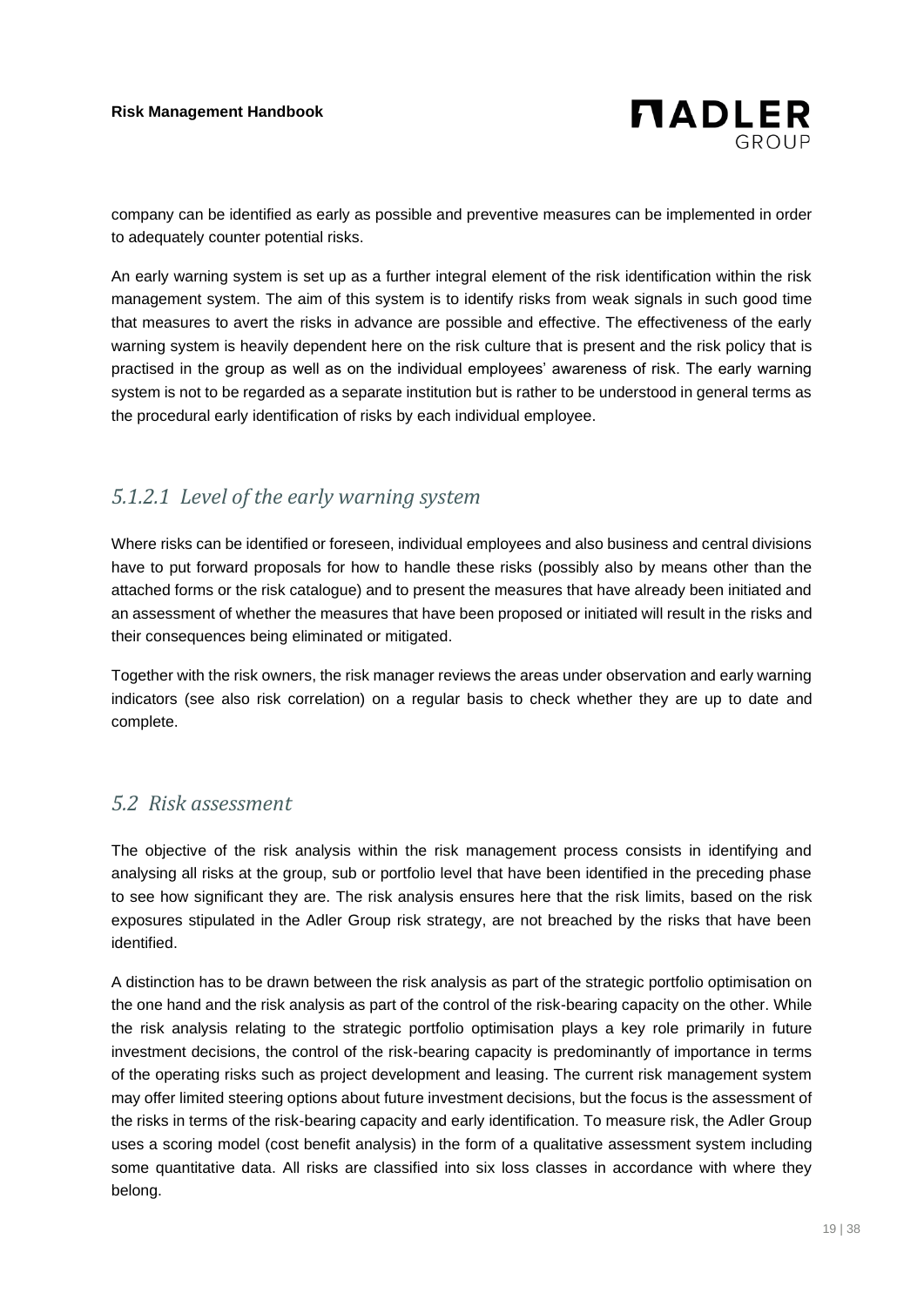

## *5.2.1 Scoring model / quantification and qualification*

The scoring model allows the individual risks of the property portfolio and of the Adler Group to be operationalised as well as assessed and weighted. This method pursues the goal of investigating a specific circumstance based on different criteria. The scoring procedure produces a points value. A points or count value is expressed by this "score" that can be classified in a scale based on the target values.

The score is produced from the average of the relevant values of the classes of the risk classification and the probability of occurrence. As of today, the allover target score is set as 3.0, but future adjustments are possible with a change in risk appetite and attitude.

Individual risks that exceed a certain amount in EUR or are above a weighted value must be listed in addition to the score evaluation of the individual risks. Different limit values apply to the effects on liquidity and total assets.

#### *5.2.1.1 Risk classification*

| <b>Class</b>            | Value | <b>Description</b>                                              |
|-------------------------|-------|-----------------------------------------------------------------|
| Low                     |       | No notable impacts                                              |
| <b>Medium</b>           | 2     | Slight impact on one or more business processes                 |
| Material                | 3     | Noticeable impacts on one or more business processes            |
| Serious                 | 4     | noticeable impacts on one or more<br>Clearly<br>business        |
|                         |       | processes                                                       |
| Severe                  | 5     | Significant impacts on one or more business processes           |
| Threatening the company | 6     | Impacts on the whole company or full project / sub-project that |
| portfolio / project     |       | endangers its continued existence                               |

The assessment is carried out in the following loss classes (example)

Amount limits for the individual classes are determined for each individual risk if possible.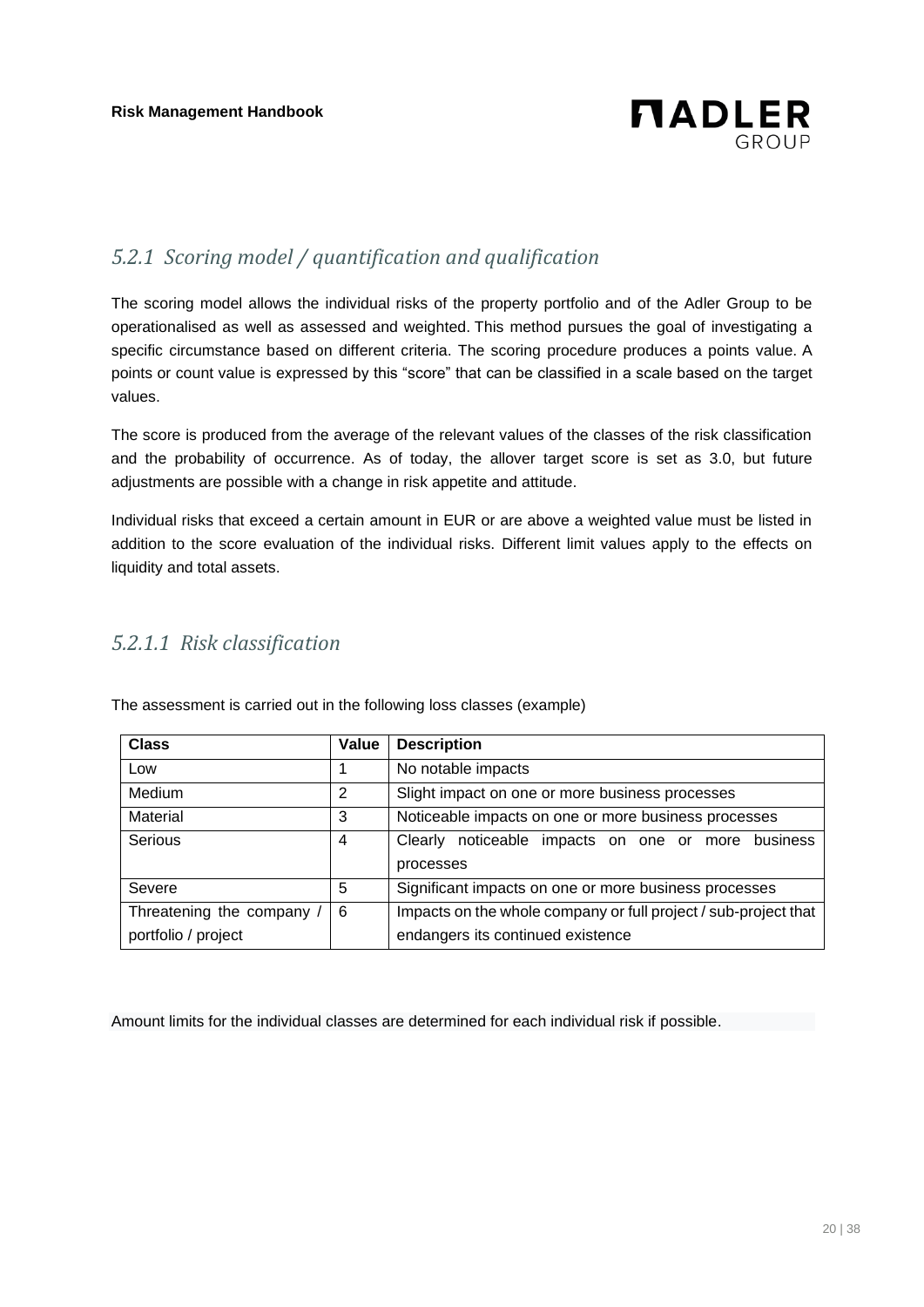

## *5.2.1.2 Probability of occurrence*

The assessment is carried out in the following classes (example)

| <b>Class</b> | Value | <b>Description</b>                                              |
|--------------|-------|-----------------------------------------------------------------|
| Unlikely     | 1     | Risk has not previously occurred. Risk cannot be ruled out,     |
|              |       | however.                                                        |
| Remote       | 2     | Risk can be expected to occur within five years or has occurred |
|              |       | on repeated occasions in the past seven years.                  |
| Seldom       | 3     | Risk can be expected to occur within three years or has         |
|              |       | occurred on repeated occasions in the past five years.          |
| Conceivable  | 4     | Risk can be expected to occur within two years or has occurred  |
|              |       | on repeated occasions in the past three years.                  |
| Likely       | 5     | Risk can be expected to occur within one year or has occurred   |
|              |       | on repeated occasions in the past two years.                    |
| Probable     | 6     | Risk can be expected to occur within the next three months or   |
|              |       | has occurred on repeated occasions in the past year.            |

#### Given as percentage levels

| <b>Klasse</b> | Wert | <b>Beschreibung</b>                      |
|---------------|------|------------------------------------------|
| Unlikely      |      | Up to 15% probability of occurrence      |
| Remote        | 2    | 15.01 - 30% probability of occurrence    |
| Seldom        | 3    | 30.01 - 45% probability of occurrence    |
| Conceivable   | 4    | 45.01 - 60% probability of occurrence    |
| Likely        | 5    | 60.01 - 75% probability of occurrence    |
| Probable      | 6    | More than 75 % probability of occurrence |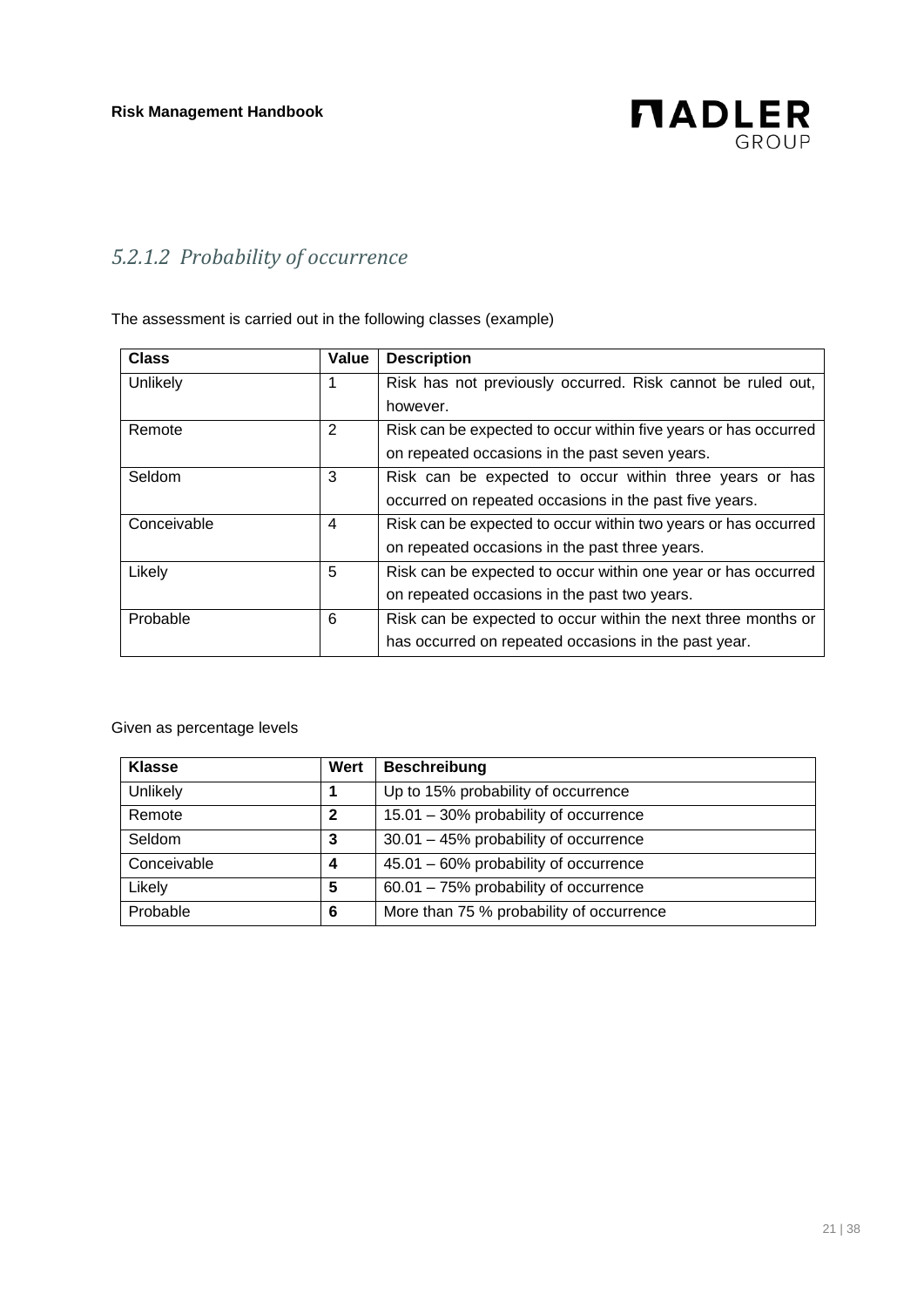

## *5.2.1.3 Risk weighting and aggregation*

The scoring model carries out an aggregation of the weighted risks to the next level.

Static vertical weighting has been used for the first level (risk categories) and can be presented as follows:

| Macroeconomic and industry-specific conditions | $15 \%$ |
|------------------------------------------------|---------|
| Strategic risks                                | 5%      |
| Higher-level financial risks                   | 35%     |
| Operating risks of the portfolio management    | $10\%$  |
| Operating risks of project development         | 25%     |
| Company-specific risks                         | 10 $%$  |

Vertical weighting is used to determine the overall score for the Adler Group across the individual risk categories.

In order to prevent the risk of incorrect assessments due to incorrect weightings, the dynamic weighting method was used for the third and second risk levels. As part of dynamic weighting, weightings of individual risks from the current risk catalog in the technical risk management system that do not exist in the Adler Group at the reporting date are automatically distributed pro rata to the other individual risks in the respective risk (sub)category.

For Adler Real Estate AG and Consus Real Estate AG as legal entities, company-specific circumstances may result in different weightings at the various levels.

Within the risk (sub)categories, certain individual risks are recorded in a horizontal view, in some cases at the subgroup level of the Adler Group or project/property level or regional level, and weighted to produce a score for the respective individual risk ("bottom-up"). The horizontal weighting of individual risks is based on specific parameters. At the lowest risk level, risks are recorded at the level of the subgroup, individual portfolio or project. In the operating area, the individual project development risks are weighted horizontally on the basis of project-specific parameters, e.g. rental income of the portfolios or the gross development value (GDV) of the project developments.

Intercompany relationships or transactions between the subgroups of the Adler Group must be taken into account when calculating the scores for individual risks determined by weighting using the "bottomup" approach, so that adjustments to these scores may be necessary at Adler Group level.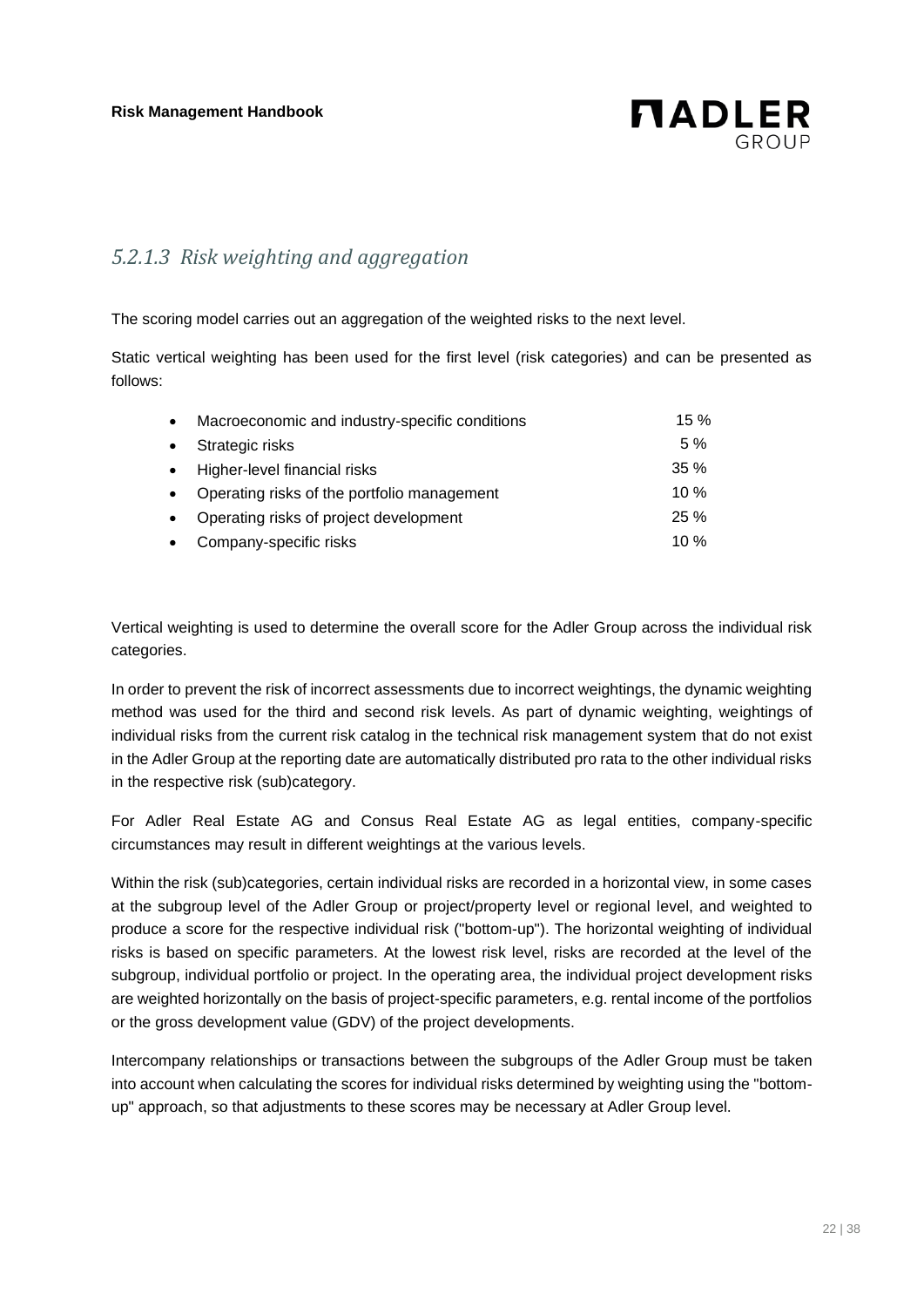

#### *5.2.1.4 Definition of risk limits*

Thresholds or risk classes have been used to determine the risks that are significant for the Adler Group. Thresholds are defined reference values that trigger the classification of a risk as **significant** if they are breached. Intervals are designated as risk classes and are demarcated by an upper and a lower threshold; a risk classification is assigned to each interval. Uniform value limits have been defined for all parameters of the property portfolios of the group that can be quantified and recorded. The risk management system consists of several thresholds; the individual levels are linked to different measures when they are reached, ranging from a simple disclosure requirement (reportable risk) to the initiation of an emergency measure.

A limit system (see risk matrix) has been set up for this purpose with the following risk limits: acceptable risk (lower than 4,0), ad-hoc reportable risk (higher than or equal to 4, lower than 5) and initiation of an emergency measure (equal to or higher than 5).

| <b>Expected loss</b> |                                                        | Accepted risk           | Ad-hoc reportable<br>risk |                | Initiation of emergency measure |                         |                         |                                 |
|----------------------|--------------------------------------------------------|-------------------------|---------------------------|----------------|---------------------------------|-------------------------|-------------------------|---------------------------------|
|                      | Threatening<br>the company /<br>portfolio /<br>project | 3,5                     | $\overline{4}$            | 4,5            | $\overline{\mathbf{5}}$         | 5,5                     | $\sqrt{6}$              |                                 |
|                      | Severe                                                 | $\overline{\mathbf{3}}$ | 3,5                       | $\overline{4}$ | 4,5                             | $\overline{\mathbf{5}}$ | 5,5                     |                                 |
|                      | Serious                                                | $2,5$                   | $\overline{3}$            | 3,5            | $\overline{4}$                  | $4,5$                   | $\overline{\mathbf{5}}$ |                                 |
|                      | Material                                               | $\overline{2}$          | $2,5$                     | 3              | 3,5                             | $\overline{4}$          | $\mathbf{4,}5$          |                                 |
|                      | Medium                                                 | 1,5                     | $\sqrt{2}$                | 2,5            | $\overline{\mathbf{3}}$         | 3,5                     | $\overline{4}$          |                                 |
|                      | Low                                                    | $\mathbf 1$             | 1,5                       | $\overline{2}$ | $2,5$                           | $\mathsf 3$             | 3,5                     |                                 |
|                      |                                                        | Unlikely                | Remote                    | Seldom         | Conceivable                     | Likely                  | Probable                | Probability<br>of<br>occurrence |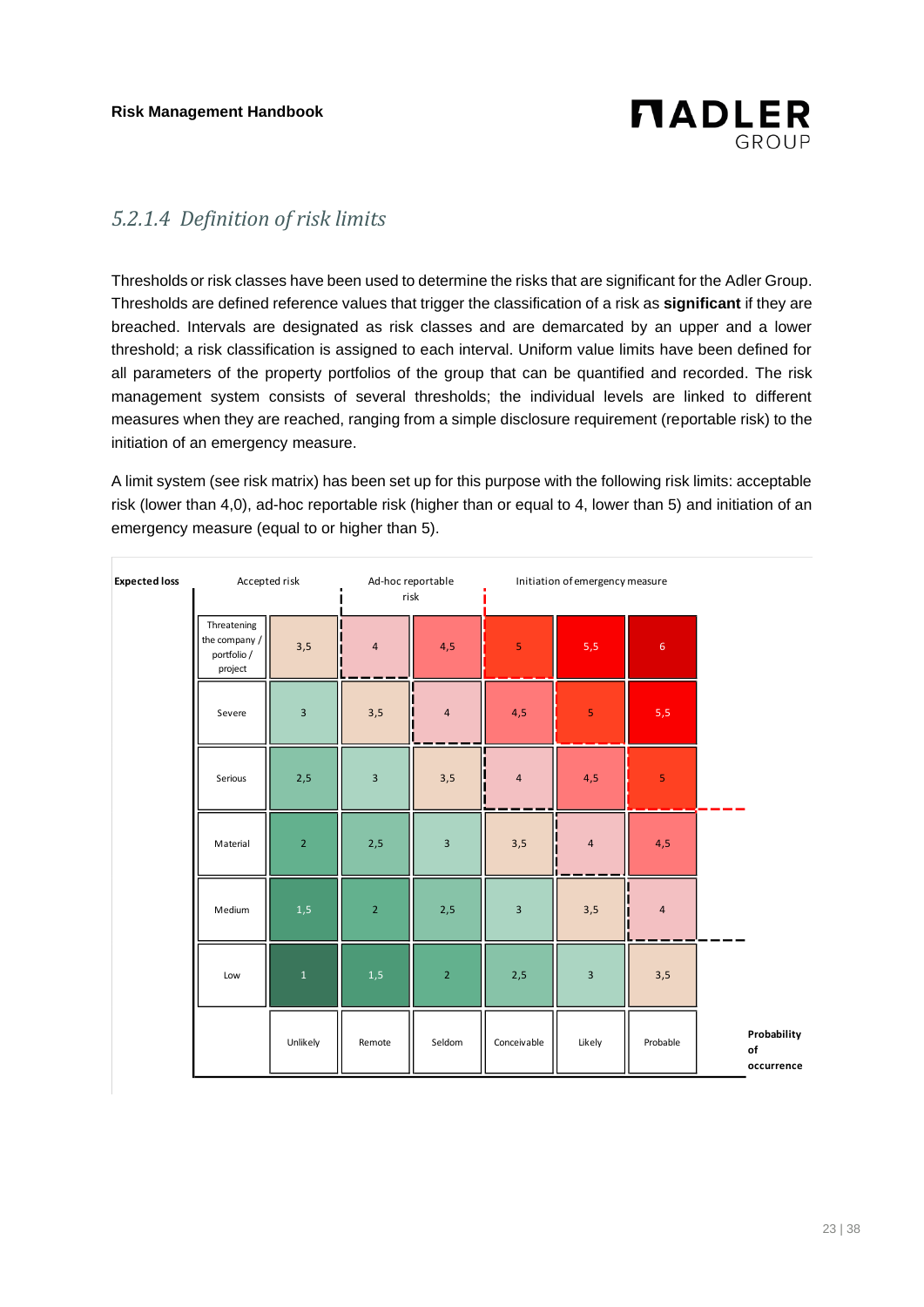

The definition of risk limits forms one of the central tasks of the strategic management and therefore has to be regarded as part of the management duties. The individual risk limits to be set have been defined here on the basis of the individual risk appetite of the Adler Group. Quantified risk assessments are translated into a scoring model if possible.

Furthermore, quantifiable risks with known values and facts are reported explicitly and separately. This concerns risks valued at / at more than EUR 5 million as liquidity impact and more than EUR 10 million as asset impact.

So that an early warning function corresponds to the risk assessment, however, a limit for reportable risks has been set that is lower than the maximum acceptable risk of higher than 4. Breaching specific thresholds triggers different consequences. Thresholds can be defined here both for **managementrelated** and for **information** purposes.

### *5.2.1.5 Risk limit for information and management-related purposes*

If risk limits are used for information purposes, they define the risks where the relevant higher level of the company has to be informed or the risks which have to be included in the internal company reporting. The limits have a double significance here: on the one hand, they ensure that the higher-level offices are informed at an early stage and in full of the impending breach of the risks that have been defined as material. In this respect, the limits perform an **early warning function**. The other thing that is achieved with this is that the higher levels and especially the management level of the company are informed only of the material risks and are not overloaded with (irrelevant) information. The information thresholds thus also function as a filter.

In addition to the information purposes, the risk limits are also used for organisational requirements concerning the responsibilities within the risk management system, as different competences and activities within the company are linked to the breach of certain risk limits (see risk management organisation), so that the next level up comes to deal with the situation only when a risk limit has been reached or breached. The management-related components ensure here that a higher organisational level in the further risk management process is involved as the risk increases (see risk matrix).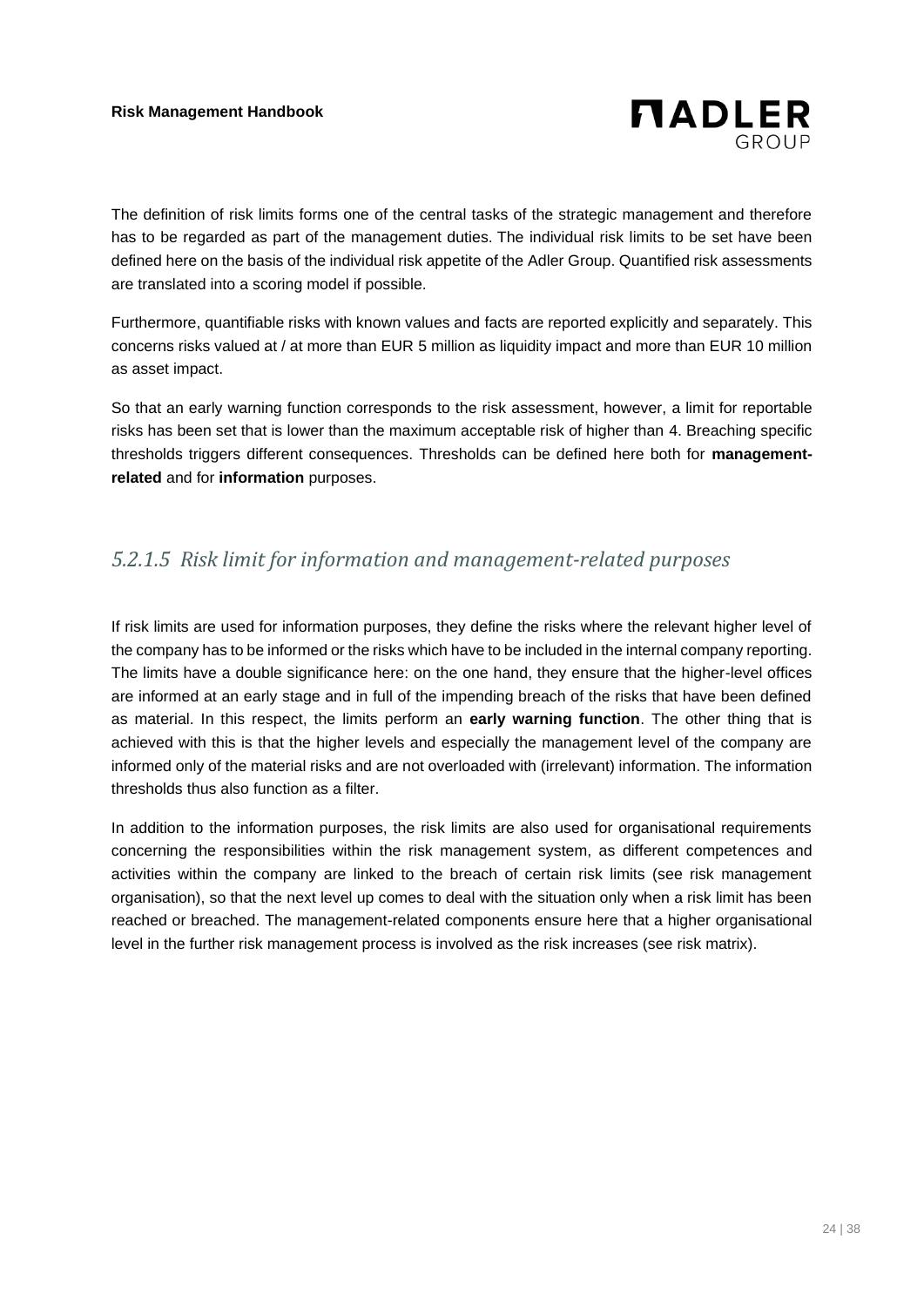**Schadenshöhe**



## *5.2.1.6 Percentage deviation for extended management-related purposes of the Senior Management*

A percentage deviation of the risk score from the relevant target value is established as an additional control instrument for the Management. The target values can change on an ongoing basis and are dependent on the risk acceptance of the Senior Management. This allows the Senior Management to address necessary measures, especially in critical risk fields where the risk acceptance is low, to the risk owners at an early stage.

| Unter-<br>nehmens-<br>gefährdend | 35%                   | 40%         | 45%    | 50%     | 55%     | 60%                 |                                       |
|----------------------------------|-----------------------|-------------|--------|---------|---------|---------------------|---------------------------------------|
| Gravierend                       | 30%                   | 35%         | 40%    | 45%     | 50%     | 55%                 |                                       |
| Einschnei-<br>dend               | 25%                   | 30%         | 35%    | 40%     | 45%     | 50%                 |                                       |
| Wesentlich                       | 20%                   | 25%         | 30%    | 35%     | 40%     | 45%                 |                                       |
| Mittel                           | 15%                   | 20%         | 25%    | 30%     | 35%     | 40%                 |                                       |
| Gering                           | 10%                   | 15%         | 20%    | 25%     | 30%     | 35%                 |                                       |
|                                  | Unwahr-<br>scheinlich | Fernliegend | Selten | Denkbar | Möglich | Wahr-<br>scheinlich | Eintritts-<br>wahrschein-<br>lichkeit |

## *5.2.2 Ad hoc reporting requirement ("event-driven emergency reporting")*

As mentioned above, the Adler Group uses a qualitative assessment system, which, in addition to its functions that have already been explained, guarantees a swift process and enables the material risks to be focused on. Should an individual risk or a risk category reach a score equal to or higher than 5, the quantification process must be initiated immediately by central risk management together with the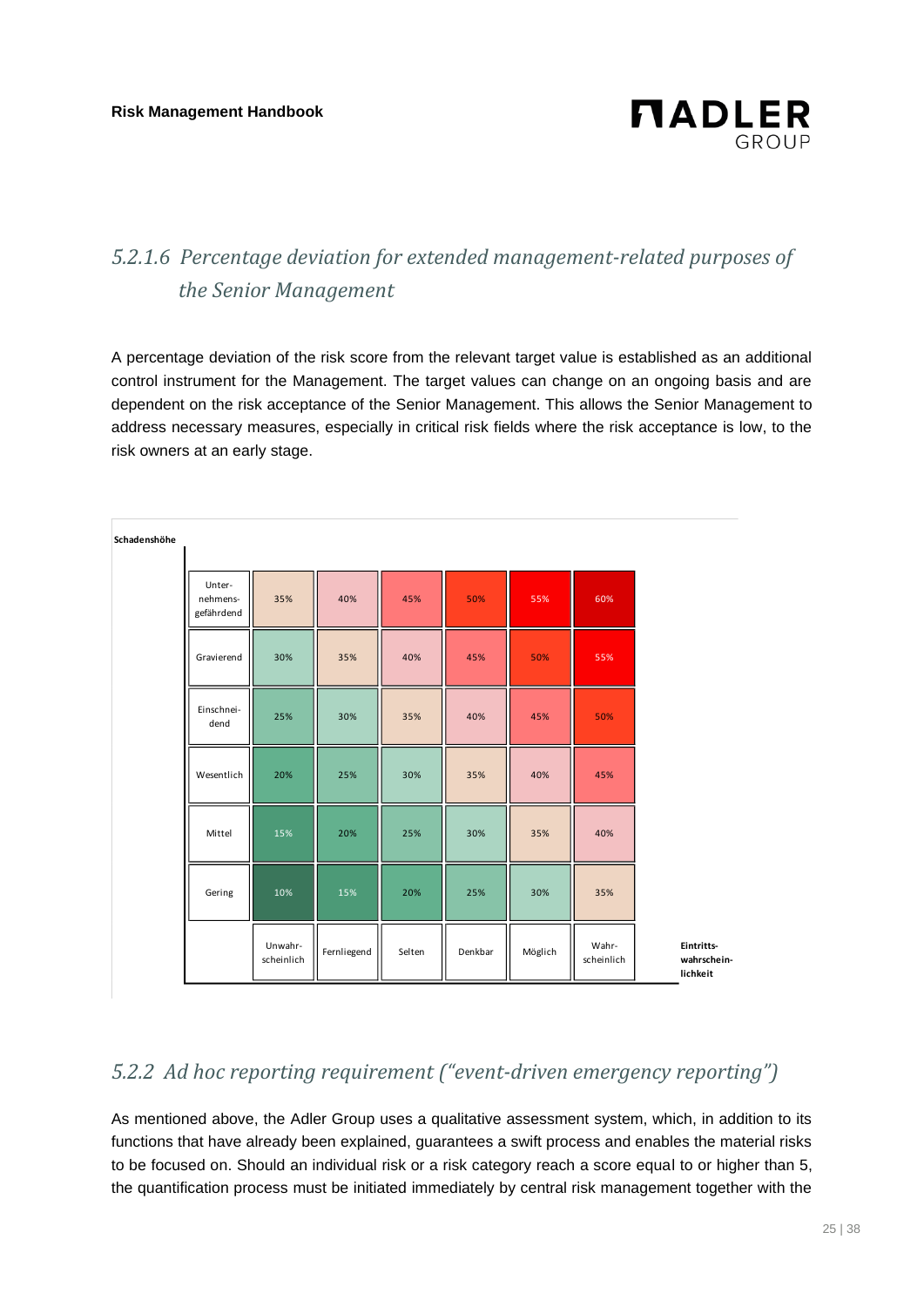

relevant risk owner so that a proposal for an emergency measure can be produced. The quantification has to be reported to central risk management and the Senior Management within three working days.

#### *5.3 Risk management*

The goal of the risk management consists in applying the measures described below to manage in a targeted way all quantitative and qualitative risks both at portfolio, regional and also group level that have been identified in the previous course of the risk management process and that are considered to be material and thus in need of management. In order to manage the risks selected as relevant effectively, it is necessary that the methods and instruments used for this are suitable on the one hand for managing the risks in such as way as defined by the risk strategy that the risk specifications (especially the defined risk limits) are not breached (aspect relating to the risk-bearing capacity) and, on the other, for contributing to the optimisation of the risk-reward profile of the portfolio (aspect relating to portfolio optimisation using targets).

Standardised operating activities apply here for the risk owners when the following points values (score), derived from the risk matrix explained above, are reached:

| <b>Score</b> | <b>Standardised operating activities</b>                                       |  |  |  |  |  |
|--------------|--------------------------------------------------------------------------------|--|--|--|--|--|
| $1.0 - 2,99$ | measures necessary, continued monitoring by the operational<br>risk<br>no.     |  |  |  |  |  |
|              | management process.                                                            |  |  |  |  |  |
| $3,0 - 3,99$ | preparation of a proposal to the cRM for the measure based on cause and effect |  |  |  |  |  |
|              | as well as intensive monitoring measures                                       |  |  |  |  |  |
| $4.0 - 4.99$ | immediate report to the Senior Management, strict monitoring measures          |  |  |  |  |  |
|              | necessary and immediate preparation of a proposal for measures based on cause  |  |  |  |  |  |
|              | and effect directly to the Senior Management and the cRM.                      |  |  |  |  |  |
| $5,0 - 6,0$  | Additionally, initiation of emergency measures                                 |  |  |  |  |  |
|              |                                                                                |  |  |  |  |  |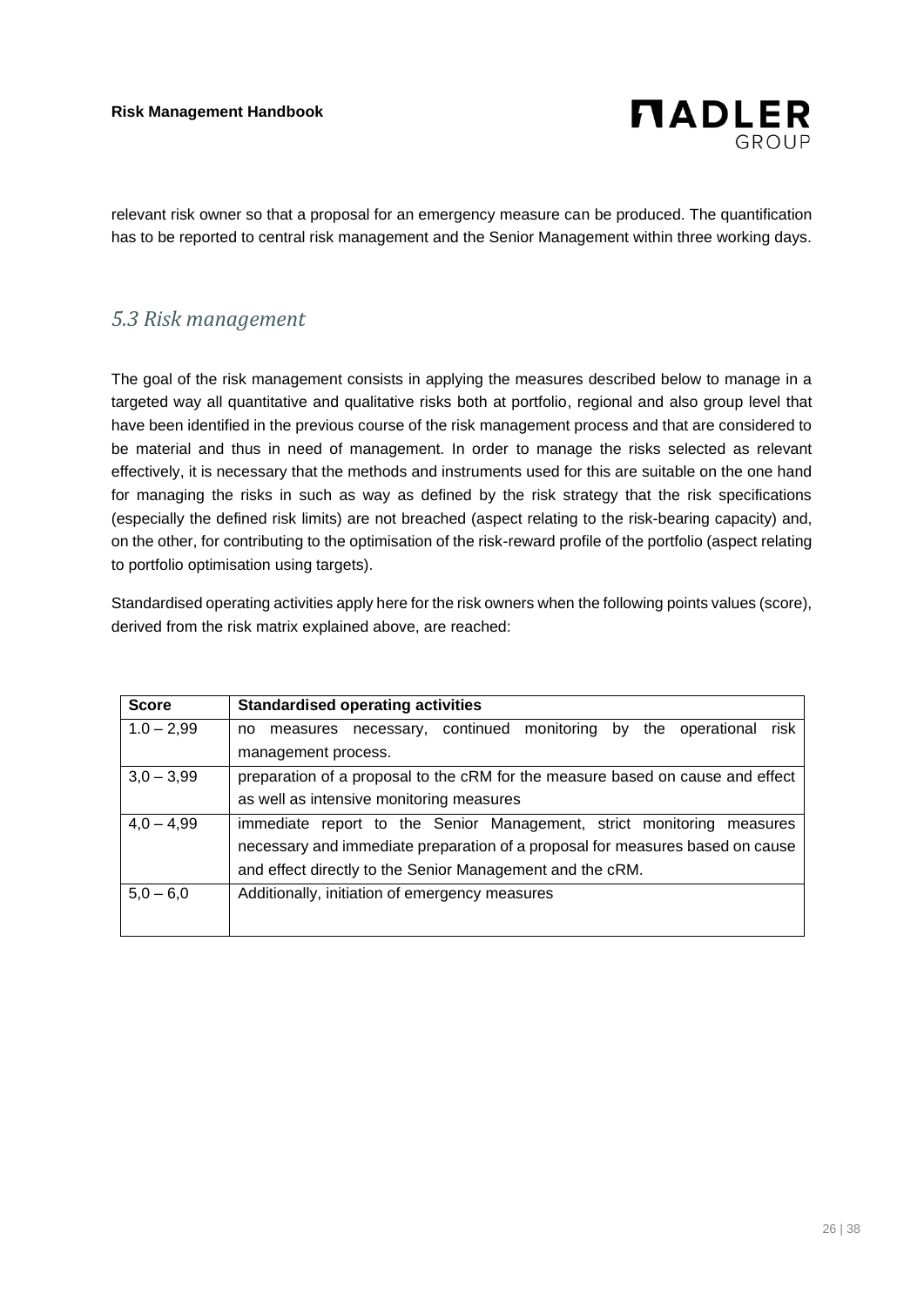

Alternative operating activities may result for the Senior Management based on the percentage deviation of the risk score from the relevant target value:

| <b>Deviation</b> | <b>Standardised operating activities</b>                                           |  |  |  |  |  |  |  |
|------------------|------------------------------------------------------------------------------------|--|--|--|--|--|--|--|
| from<br>the.     |                                                                                    |  |  |  |  |  |  |  |
| target score     |                                                                                    |  |  |  |  |  |  |  |
| $> 0 - 30\%$     | continued<br>monitoring by the operational<br>risk<br>necessary,<br>no<br>measures |  |  |  |  |  |  |  |
|                  | management process.                                                                |  |  |  |  |  |  |  |
| $30\% - 5.45\%$  | instruction to the risk owner to prepare a proposal on the measure based on cause  |  |  |  |  |  |  |  |
|                  | and effect as well as initiation of intensive monitoring measures.                 |  |  |  |  |  |  |  |
| 45%<br>and       | strict monitoring measures necessary and immediate preparation of a proposal for   |  |  |  |  |  |  |  |
| above            | measures based on cause and effect directly to the Senior Management and to        |  |  |  |  |  |  |  |
|                  | the Supervisory Board. instruction to the risk owner to implement necessary        |  |  |  |  |  |  |  |
|                  | measures.                                                                          |  |  |  |  |  |  |  |

#### *5.3.1 Risk management based on cause and effect*

The selection of the methods and instruments in particular, but also the design of the risk management is based on the focus of the risk policy of the Adler Group.

A distinction has to be drawn here in principle between a risk policy based on causes and a risk policy based on effects. Risk management **based on causes** focuses here on remedying as completely as possible causes of risks that have been identified, i.e. on influencing the probabilities of the risk occurring and, in the best-case scenario, on eliminating the possibility of the risk occurring. To be able to derive management based on causes, the correlation and cause of the individual risk is examined in the risk analysis (see risk catalogue).

In contrast, risk management **based on effects** aims only to mitigate the negative impacts if an identified risk actually occurs. To be able to derive management based on effects, the effect (on values, liquidity, etc.) of the individual risk is investigated in the risk analysis (see risk catalogue).

The Adler Group pursues both types of risk strategies, but at the moment places the emphasis on the risk management based on effects.

Four strategies for risk management are used here:

- **risk prevention;**
- **risk mitigation;**
- **risk rollover;** and
- **risk acceptance.**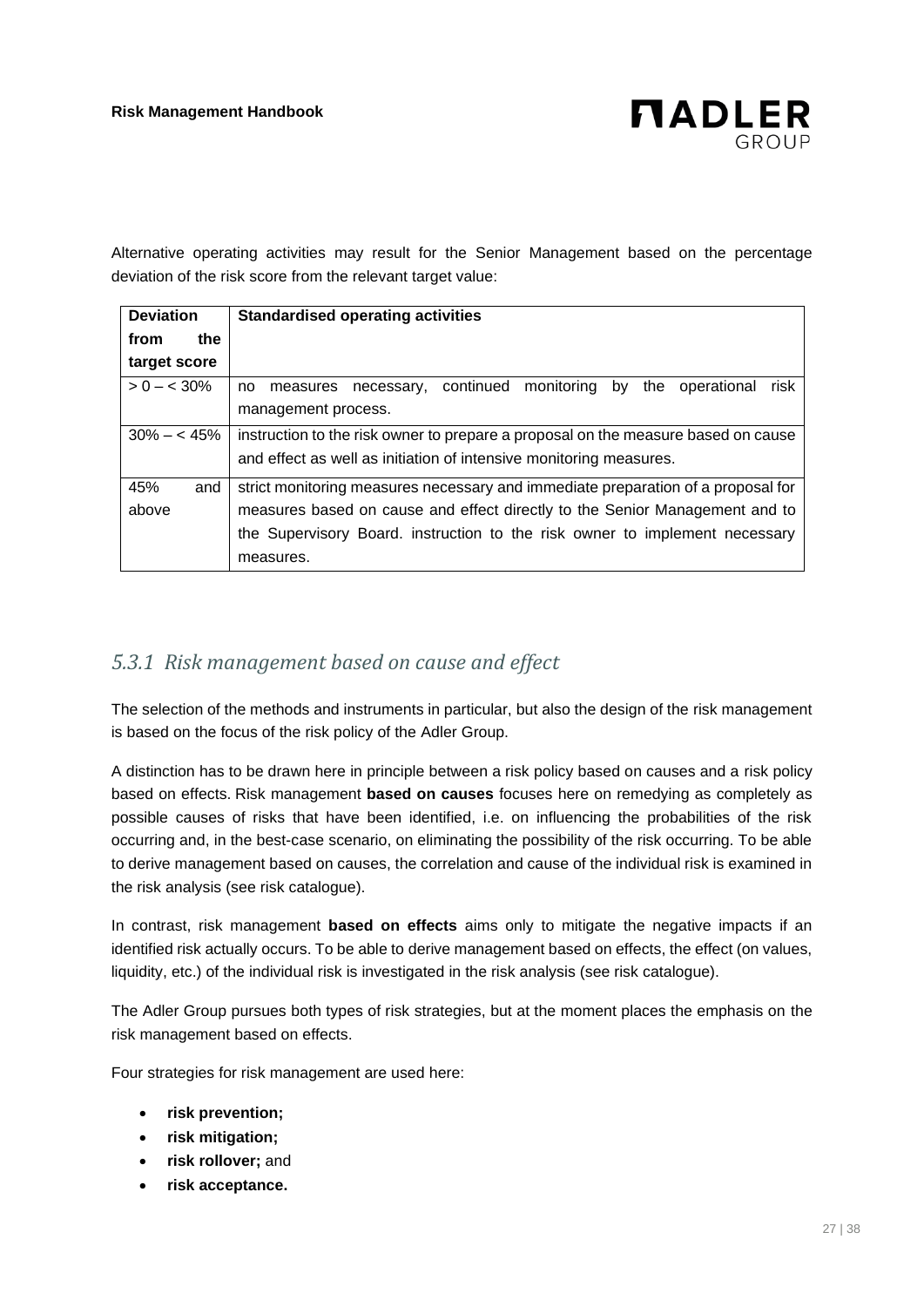

#### *5.3.2 Strategies and instruments of the risk management*

#### *5.3.2.1 Risk prevention*

The strongest expression of a risk policy based on causes can be seen in the strategy of risk prevention. This aims at avoiding possible risks and completely preventing these risks from occurring. These instruments used in this risk strategy therefore basically involve eliminating the sources of risks and withdrawing from business fields identified as high risk.

#### *5.3.2.2 Risk reduction*

The strategy or risk mitigation can be an expression both of a risk management oriented on causes and a risk management focused on effects. It is aimed either at reducing the probability of occurrence of risks (focus on causes) or at reducing the financial and non-financial consequences arising when the risks occur (focus on effects).

#### *5.3.2.3 Risk rollover*

Risk rollover pursues the objective of limiting a possible loss by passing on (i.e. rolling over) risks to third parties. In the real estate industry, the element of risk rollover represents an important means of risk management that is used practically by all institutional investors. Example: insurance, forward sales

#### *5.3.2.4 Risk acceptance*

Using the strategy of risk retention or risk acceptance, risks are accepted by the Adler Group consciously and without exerting an influence on possible missed targets and their consequences. It must be ensured that the Adler Group takes its risk-bearing capacity into account when implementing this management based on effects. Risk retention should therefore be selected primarily for risks where the extent of the damage they cause can be accurately quantified and where the potential expense of influencing the risk is higher than the possible reduction in the risk of loss related to it.

Self-retention can be implemented actively or passively. The active form is characterised by the fact that adequate coverage potential, e.g. in the form of provisions, can be expected to cover the possible losses. The passive variant of risk retention is represented by the omission of any precaution where recourse can be made to the general company reserves in the event of loss.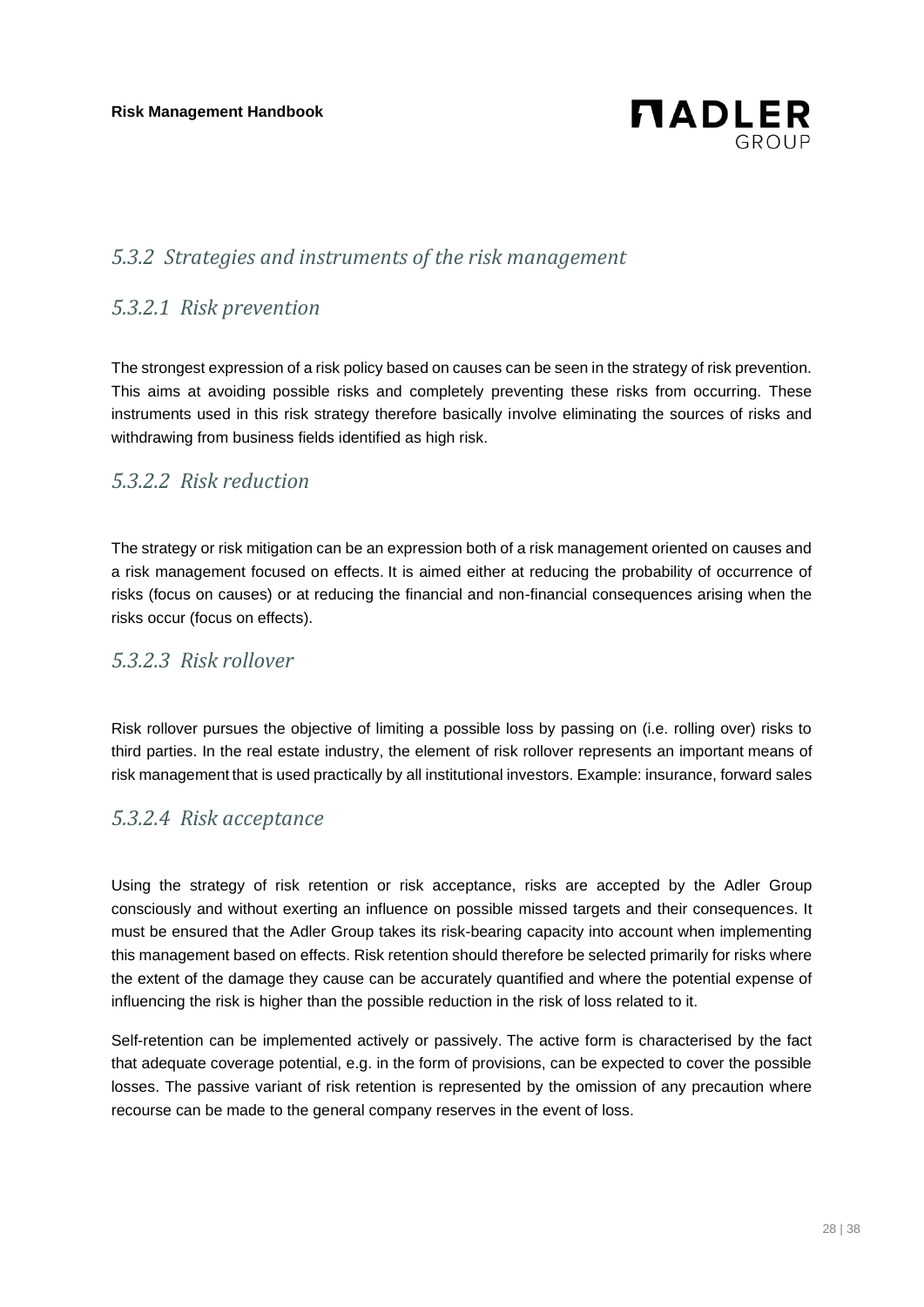

#### *5.3.3 Measures for managing risk*

The risk management measures are defined and designed by the risk owner. The aim of the respective measure is to reduce the damage and / or the possible occurrence of risk. Lastly, the effectiveness of the measures is checked in order to be able to guarantee adequate risk management. The cycle of the respective measures is based on the expected damage value and the forecast probability of occurrence.

#### *5.4 Risk communication*

Together with its risk reporting, the risk communication constitutes an important form of documentation. The risk reports present the risk categories at group, regional and portfolio level and are used primarily for information purposes. The most important objective of the risk reporting is to ensure that the decision-makers are provided with information on risk-related developments that is as complete, correct and early as possible, so that they are still able to promptly initiate effect, risk mitigation measures. The risk communication draws a distinction between standard reports, reports on demand, ad hoc reports and external reports.

The risk reports are based on the assessment results from the risk map. The risk map is thus already an essential component of the reporting system. The report refers to the analysis results, developments in the risks over the course of time as well as the deviations from predefined target values.

#### *5.4.1 Standard report*

Standard reports are standardised reports that are drawn up at set times or with a specific frequency. The frequency depends here on the groups that receive the reports (see below). The standard report presents the risk situation of the Adler Group and of the individual property portfolios in concentrated form in order to provide the risk owners, the Senior Management and Board of Directors with all riskrelated information on a regular basis.

#### *5.4.2 Report on demand*

Reports on demand are risk reports that are specifically requested outside of the usual reporting schedule. These reports generally deal only with the specific aspects to be investigated and are usually produced only on a one-off basis (e.g. a report on the risk of rent loss requested by the Senior Management and/or Board of Directors).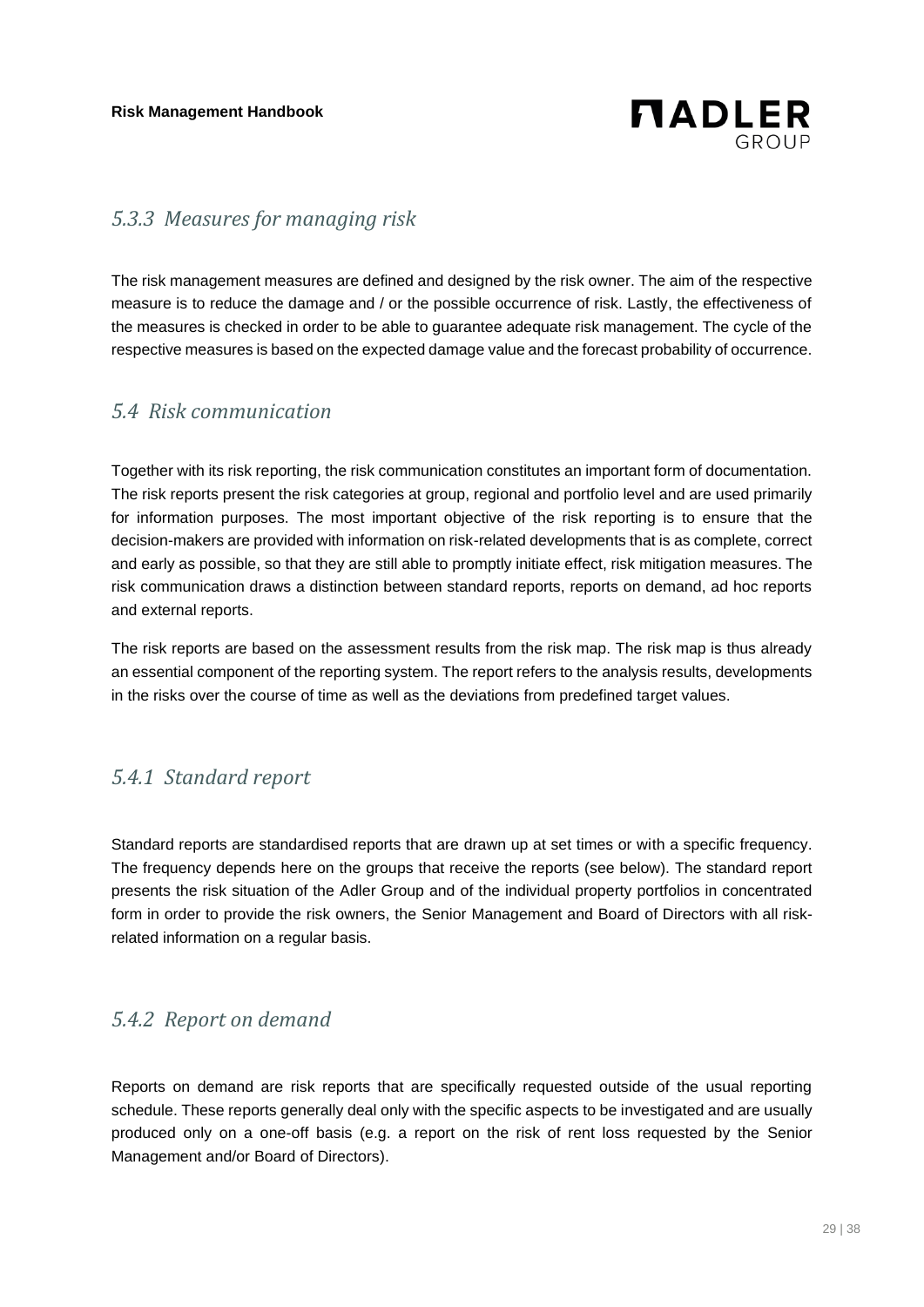

#### *5.4.3 Ad hoc report*

Ad hoc reports are disclosures that are directly connected in time with exceptional events. They deal in particular with breaches of threshold or a target value (see risk matrix). They thus fulfil the requirement to inform the competent offices of these events immediately.

#### *5.4.4 External reporting*

The external reporting serves to inform shareholders, investors and other interested parties in a suitable way about risks endangering the existence of the company as well as potential risks for the planned business developments, but at the same time also about the business opportunities and earnings potential on the opposite side of these risks. The group management report including the risk report pursuant to Section 289 of the Handelsgesetzbuch (HGB – German Commercial Code) forms an essential element of the external reporting here.

#### *5.4.5 Reporting to central risk management*

The risk owners have to report to central risk management every six months as a minimum or in accordance with the scheduling requirements based on the reporting cycle agreed specifically for the particular risk (e.g. quarterly). To this end, the individual risk maps are sent to the relevant risk owners to assess the risks as part of the operational RMP.

The risk owners ensure that the offices responsible for implementing risk management measures (process/function owners) always have the same level of information as central risk management (avoiding asymmetrical information).

#### *5.4.6 Reporting to the Senior Management*

The Senior Management is kept informed on an ongoing basis by central risk management of the overall risk exposure of the Adler Group as well as of the achievement of the objectives of the risk management.

The areas of the individual risk owners are audited, supplemented and summarised in a general report by central risk management; the report is then forwarded to the Senior Management. Furthermore, written ad hoc reports to the Management have to be drawn up when values exceed or fall below reference values.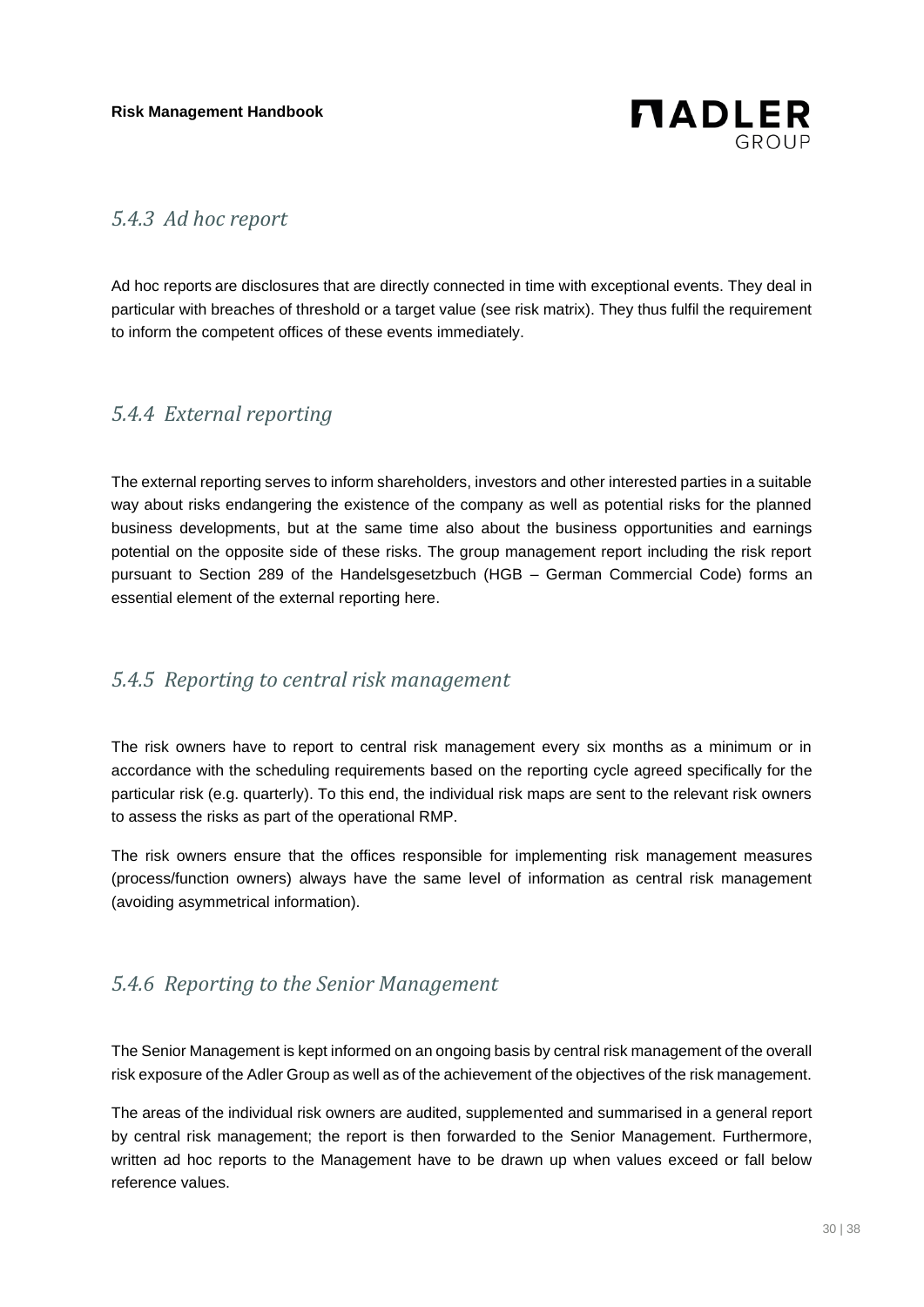

The reports are drawn up in principle based on the Senior Management's need for information. The frequency of the reporting is based on the relevance of the risk. The contents of the reports are the same as the reports of the risk owners. The information can furthermore be retrieved by the risk owners at any time.

In order to make it easier to evaluate the multidimensional risk assessment, the results are presented using a table and a graphic risk network. The level of the individual risk factors of the group's risk categories and the key project developments can be clearly read from the risk network presented above (score  $1 = \text{very low risk up to } 6 = \text{very high risk}.$ 

Strengths and weaknesses of the area under consideration are especially clearly shown by the networkbased presentation, with the result that the risk owners and cRM can visualise at which points intervention is necessary as an adjustment at the property and where particular risks represent a threat.

It has to be noted that in any form of graphic presentation a compromise has to be found between providing an overview that is as clear as possible and information with a sufficient degree of detail.

#### **Risk net with target and actual positions (example)**

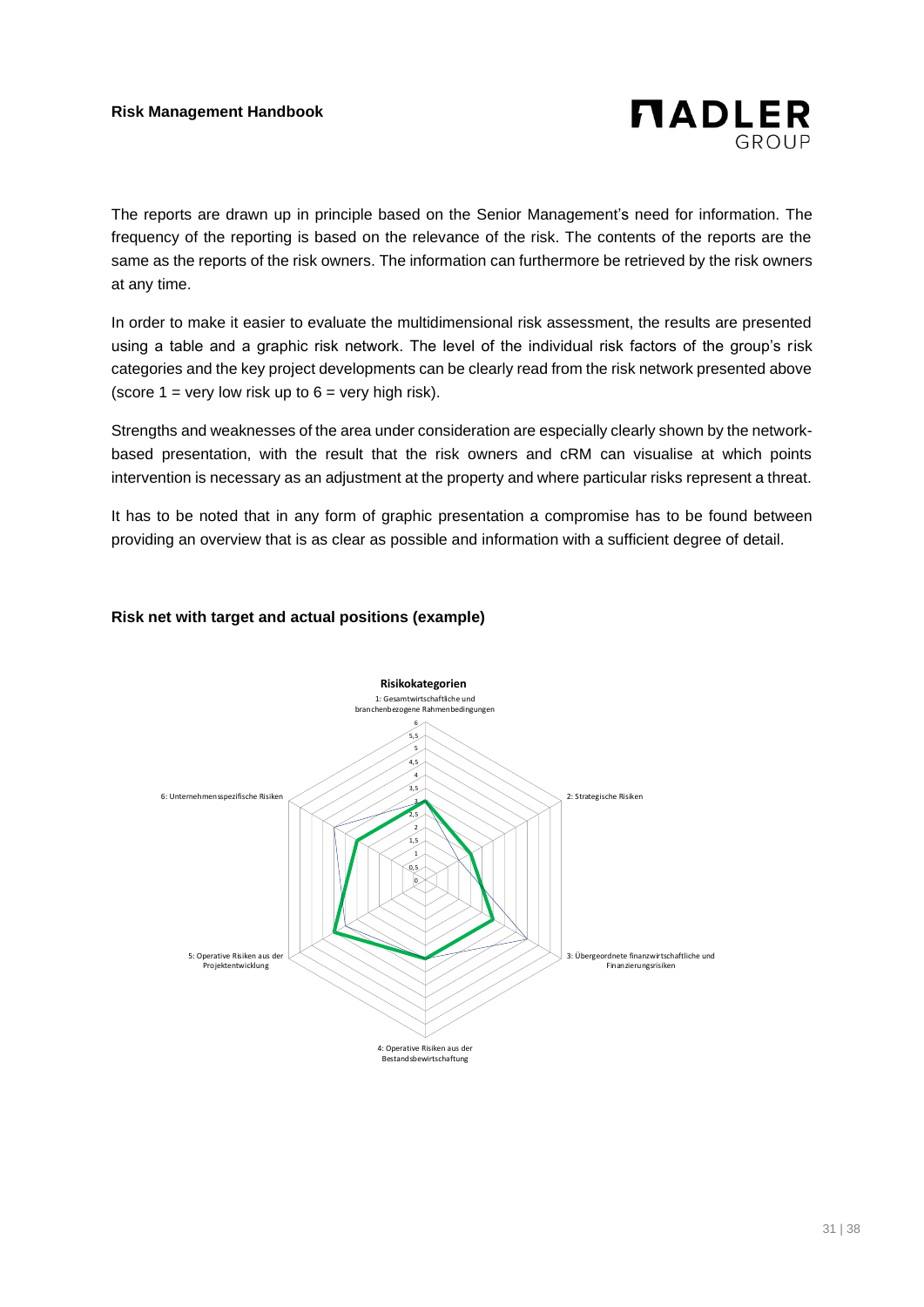

## *5.4.3 Reporting to the Board of Directors*

The Senior Management reports to the Board of Directors on the current risk situation on a quarterly basis as a minimum.

Should events endangering the existence of the company occur, these are communicated immediately to the Board of Directors by the Senior Management (ad hoc reporting).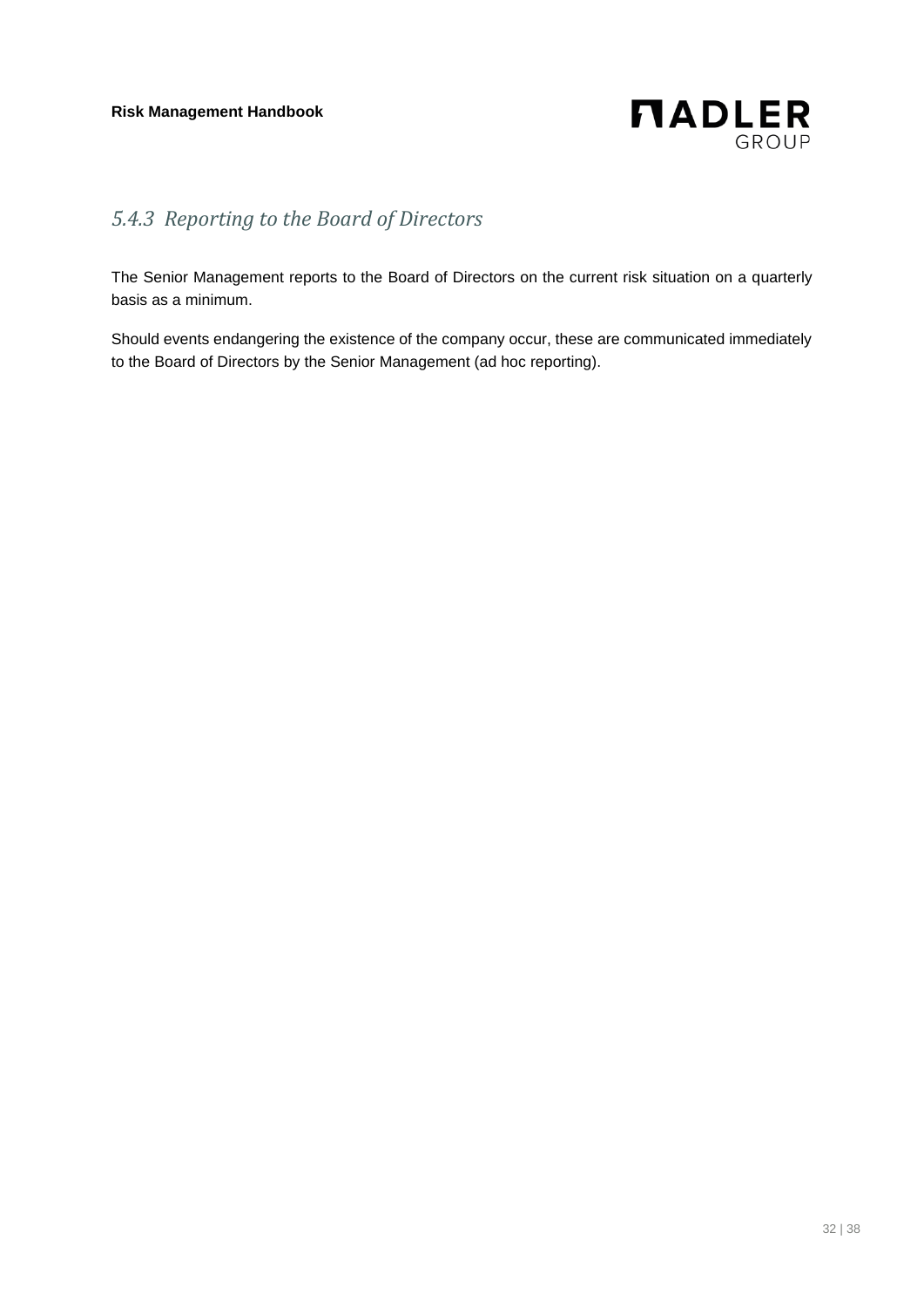

# **6.Process control and documentation**

In addition to the risk control already discussed, i.e. the control of whether the results achieved (actual risk exposures) match the defined target risk exposures, the risk management process itself also has to be checked. The risk process control presented below is thus not a further phase in the workflow of the risk management process, but rather an integral element of the risk management process, which has to be performed in parallel with the actual phases of the process.

The risk process control aims to assess the effectiveness and efficiency of the risk management process and to identify as early as possible any deficiencies and possible improvements in the risk management process per se, for example in the workflows and the instruments that are used. This ensures that the risk management process is adapted and optimised on an ongoing basis and that the guidelines and in particular the limit system can be promptly adjusted to and realigned with changes in general internal and external conditions when necessary.

A regular control of the risk management process, which has to be conducted at least once a year, aims to ensure that the process is sustainably designed as optimally as possible in view of the relevant general conditions. At the same time, the risk situation of the company as a whole is monitored over the long term as a result. Furthermore, the operating efficiency of the RMS should also be included in the process control.

The subject of the risk process control is thus both the control of the overall process and the control of the individual phases of the risk management processes in terms of their effectiveness and efficiency.

### *6.1 Risk process control with regard to the overall process*

The organisational structure on the one hand and the contents of the overall process on the other have to be reviewed as part of the control of the overall process.

In the review of the organisational structure, an analysis has to be carried out of whether the structure of the risk management process, i.e. in particular the delineation between the individual phases of the risk management process and the distribution of responsibilities between the various areas included, is appropriate or can be optimised.

Furthermore, the workflow of the overall process has to be monitored to check whether this is designed as effectively as possible so that the co-operation between the individual risk owners in particular functions smoothly. It must be ensured in particular here that the various phases of the process build effectively upon and complement each other and that redundancies are avoided.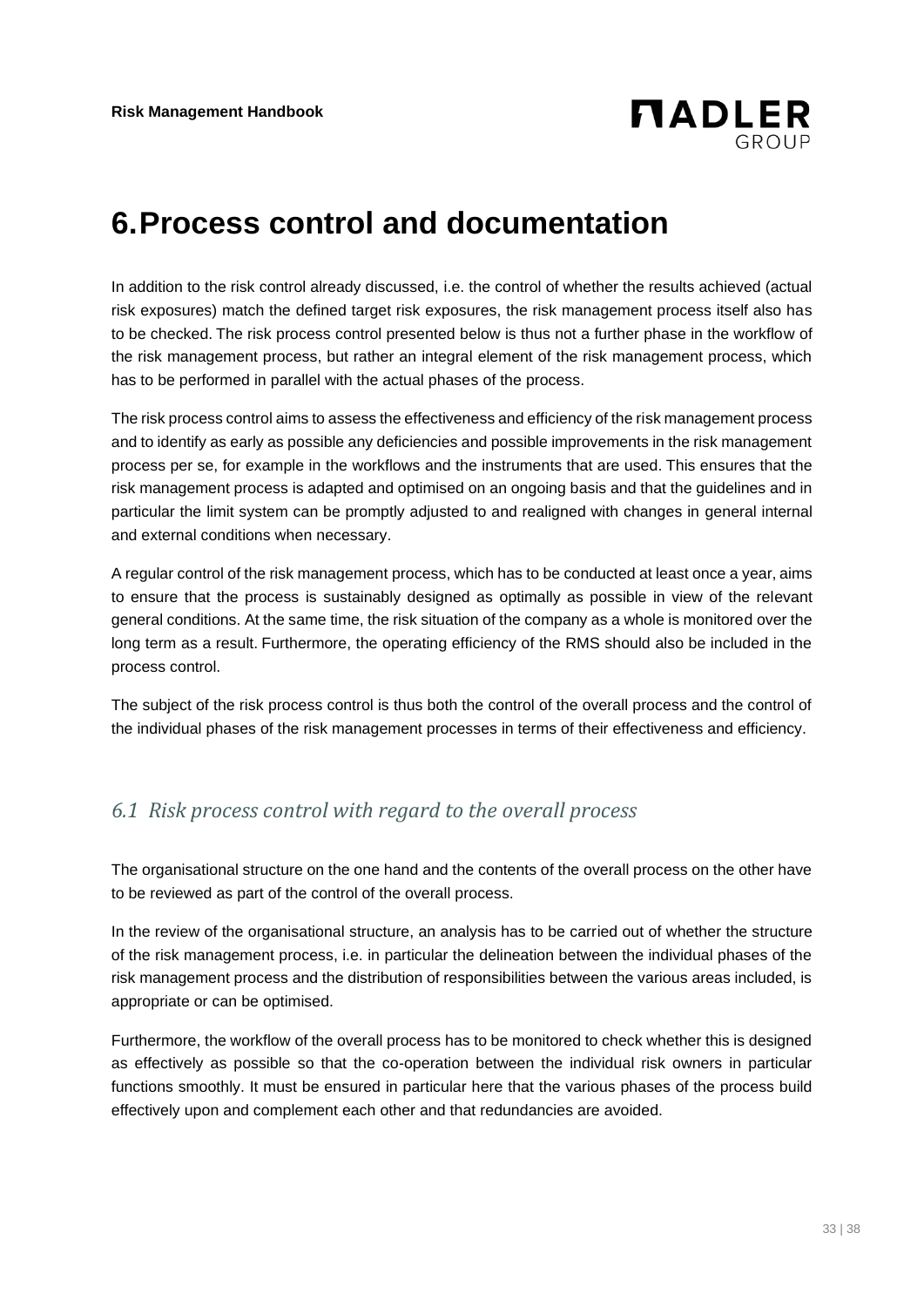

In this context, the effectiveness and the quality of the co-operation with external service providers, such as statutory auditors, also have to be monitored.

It must be reviewed as part of the control of the contents of the overall process whether the priorities of the individual phases within the overall process are set correctly.

It must furthermore be reviewed whether the risk management process continues to fulfil the legal requirements.

#### *6.2 Risk process control with regard to the individual process phases*

The control of the individual phases of the risk management process can also be divided into a control of the organisation on the one hand and a control of the contents of the individual phases on the other.

As in the control of the overall process, the monitoring of the organisational structure of the individual phases has to examine whether the design of the phase is structured as effectively as possible on the one hand and, on the other, whether the co-operation between the various internal and external participants is optimally designed. Ultimately, the same standards that are applied at the level of the overall process are also applied here to the lower level.

With regard to the contents, the risk process control is used to review four different aspects within the individual phases. These aspects involve:

- controlling whether the assumptions taken as the basis in the relevant phase are appropriate and up to date (e.g. in terms of the targets set for the risk exposures that are pursued, the defined risk thresholds and the dependencies);
- monitoring the quality of the data established internally and the data obtained from external third parties;
- reviewing the methods and instruments used in the relevant phase to ensure that they are suitable, complete and complied with by the areas in question;
- analysing the results established in the relevant phase to check that they are accurate, of good quality, informative and reusable within the framework of the overall process. The operating efficiency of the risk management process also has to be checked at the level of the individual phases.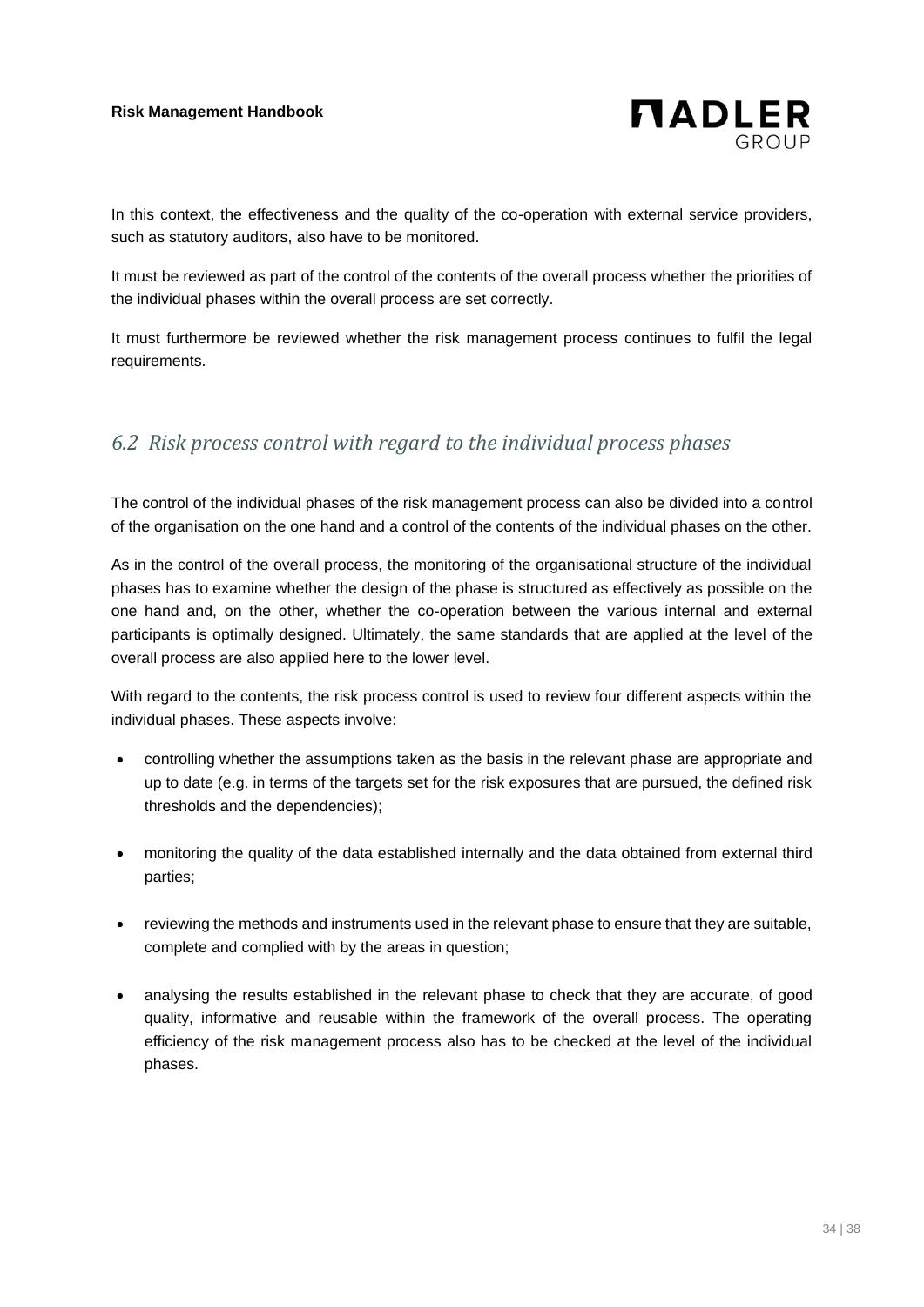

#### *6.3 Responsibilities and instruments in the risk process control*

Because of the complexity of a comprehensive risk process control, which should encompass all aspects of the process, the responsibility for implementing the risk process control is assigned to various areas of the company. In addition to the relevant specialist departments and the strategic risk management, responsibility for the control essentially also lies with the following process-independent instances: central risk management, Internal Audit, the statutory auditor and also the Board of Directors of the company.

#### *6.3.1 Central risk management*

Central risk management is responsible for monitoring the risk management process on a regular and ongoing basis.

The task here not only consists of a control, but primarily in informing the competent risk owners in the Adler Group, when necessary, of deficiencies identified in the course of the monitoring, so that they can intervene and institute corrective measures.

#### *6.3.2 Risk committee*

The risk committee provides support and advice to the Risk Management team, especially in the fields of the risk environment, risk principles, risk culture, risk changes as well as the group-wide attitude to risk. The composition of the risk committee is defined separately and as and when necessary. External experts can be invited to explain situations. The cRM convenes and chairs the risk committee. The risk committee should meet at least twice a year.

### *6.3.3 Internal Audit*

An institutionalised internal audit unit works for the Senior Management on a regular and ad hoc basis and in line with a three-year audit plan. The function is currently performed by an external firm of auditors. The focal points of the audits are defined in consultation with the Supervisory Board. The results are provided to the Senior Management and the Supervisory Board. The process-independent monitoring of the operating processes is guaranteed in particular by the closed control loop and the iteration of the individual phases of the operational risk management process, risk identification, risk analysis, risk management and risk monitoring. Internal Audit also makes use here of existing controls and process documentation.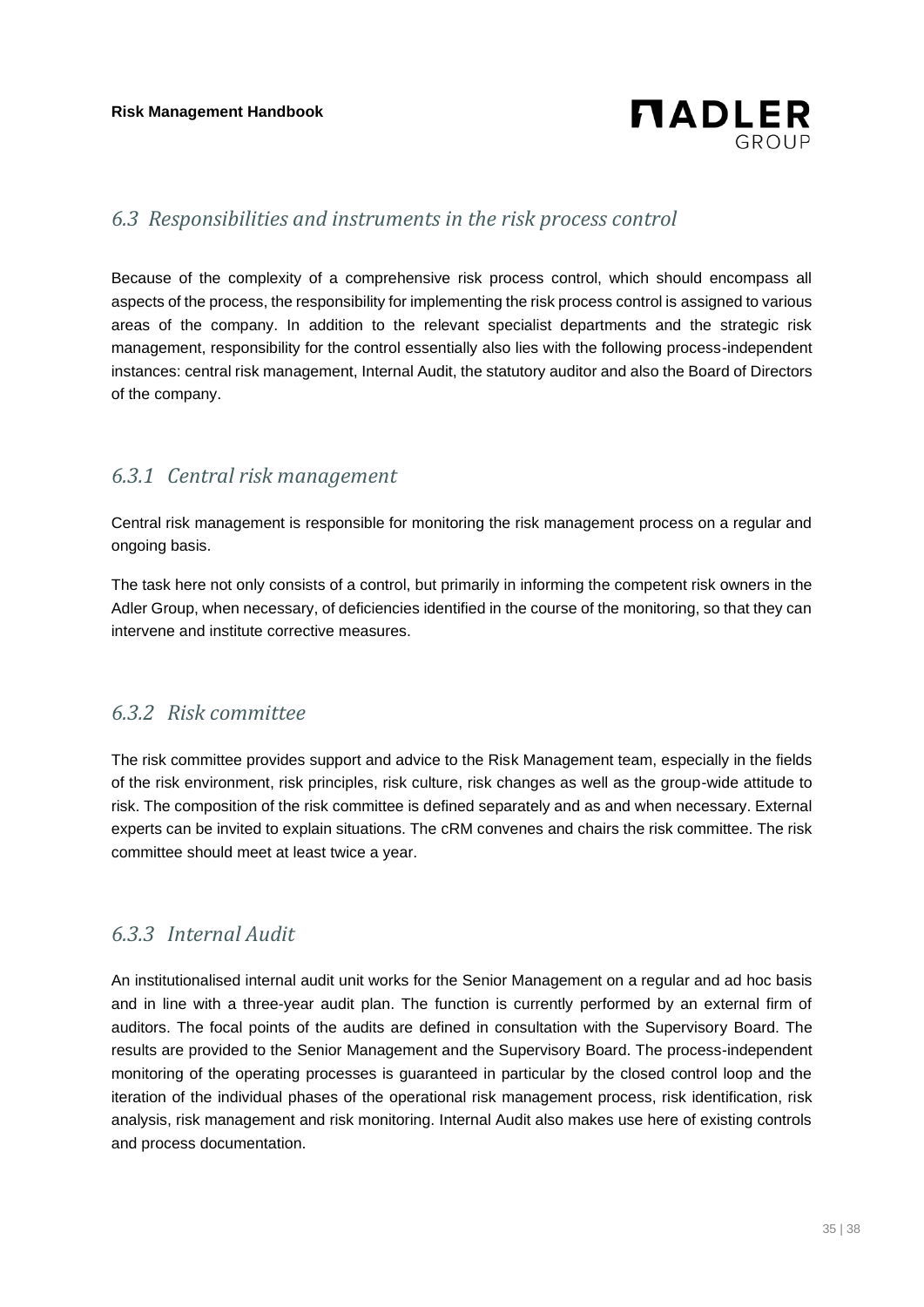

The task of the process-independent monitoring is undertaken within the Adler Group by Internal Audit. If a separation of functions between Internal Audit and Compliance and Risk Management cannot be ensured, an independent external entity is engaged to perform the audit.

### *6.3.4 The auditor*

The auditor has to assess in the course of the audit of the financial statements at listed public companies if the Senior Management has taken the measures legally required in appropriate way. In contrast to the previous duty, the auditor now has to obtain an overview of the monitoring system that has been set up, but not of its functional capability. This is the responsibility of the Supervisory Board.

A general control function is assigned to the Board of Directors, i.e. it has to oversee the senior management/Management Board and also to monitor in this respect whether the management has fulfilled its duties to set up an effective risk management system. The Supervisory body can also outsource this review separately to the auditor, who then reports to the Supervisory body.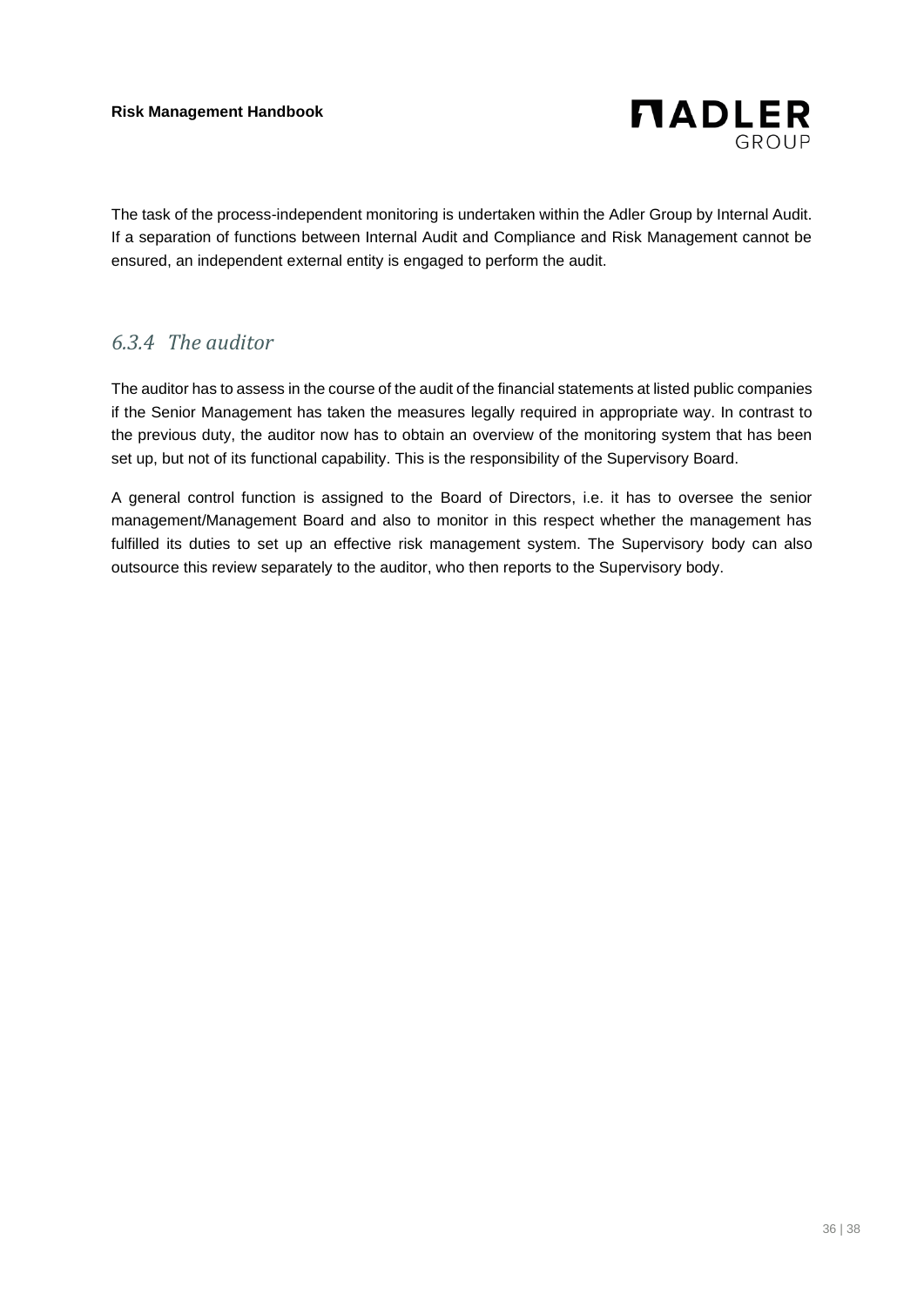**Risk Management Handbook**



# **7.Annexes**

- *7.1 Risk catalogue (German version)*
- *7.2 Overview of "Risk catalogue and owners"*